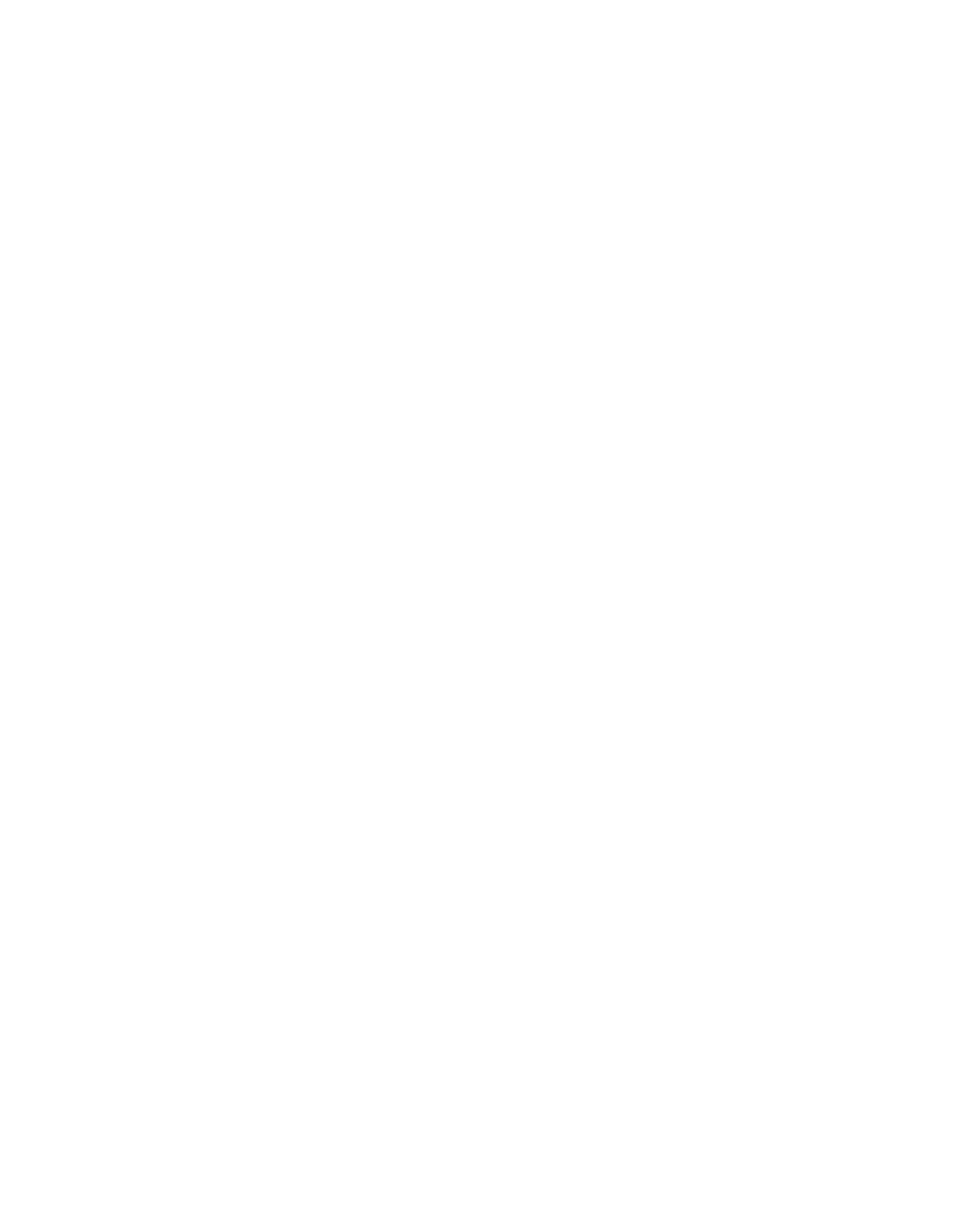## **Contents**

| $\mathbf{1}$ |                                                                                                 |                                                                                       |  |  |
|--------------|-------------------------------------------------------------------------------------------------|---------------------------------------------------------------------------------------|--|--|
| 2            |                                                                                                 |                                                                                       |  |  |
| 3            | Policies, Practices, and/or Barriers to the Co-location of Transit Service, First Mile and Last |                                                                                       |  |  |
|              | 3.1                                                                                             |                                                                                       |  |  |
|              | 3.2                                                                                             |                                                                                       |  |  |
|              | 3.3                                                                                             |                                                                                       |  |  |
|              | 3.4                                                                                             | Addressing the Needs of Low-income Households and the Potential for Gentrification  7 |  |  |
| 4            |                                                                                                 |                                                                                       |  |  |
|              | 4.1                                                                                             |                                                                                       |  |  |
| 5            |                                                                                                 |                                                                                       |  |  |
| 6            |                                                                                                 |                                                                                       |  |  |
| 7            |                                                                                                 |                                                                                       |  |  |
| 8            |                                                                                                 |                                                                                       |  |  |
| 9            |                                                                                                 |                                                                                       |  |  |

## **Tables**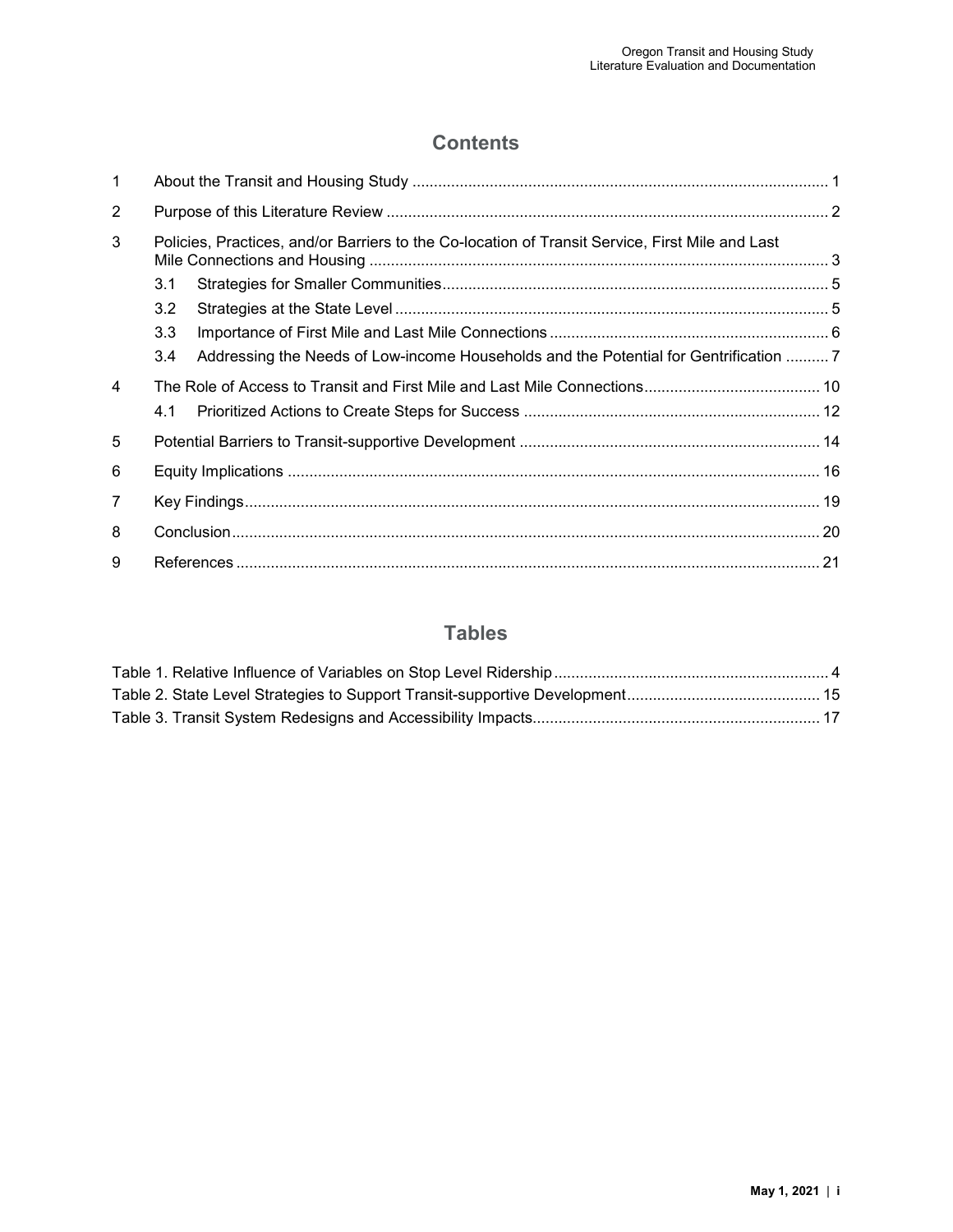## **Acronyms and Abbreviations**

- FDOT Florida Department of Transportation
- FMLM first mile and last mile
- ODOT Oregon Department of Transportation
- OTC Oregon Transportation Commission
- PTD Public Transportation Division
- SAP Strategic Action Plan
- TOD transit-oriented development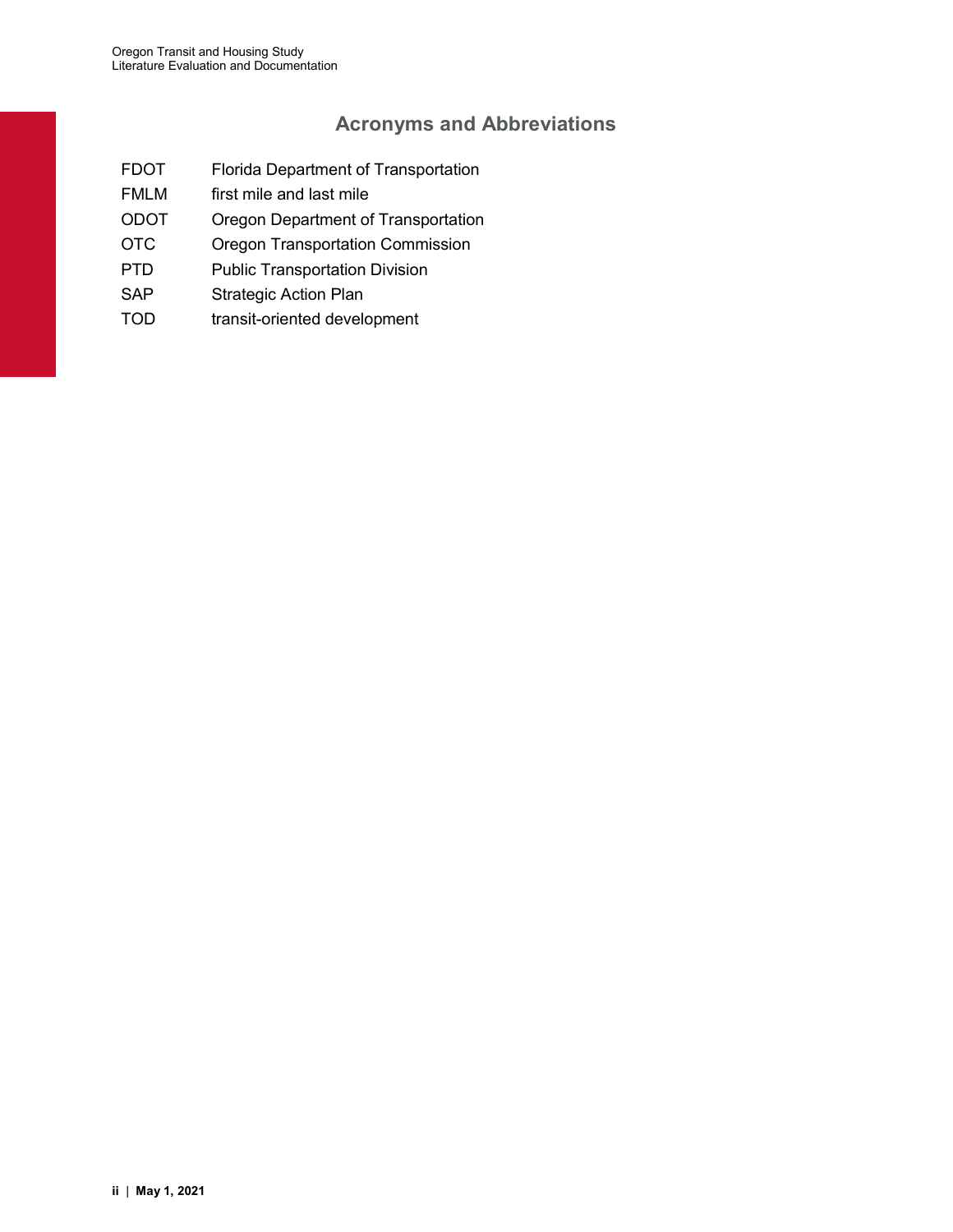# <span id="page-4-0"></span>1 About the Transit and Housing Study

Transportation and housing have large, interrelated impacts on Oregonians' quality of life. Not only do they comprise the two largest expenses for a typical household–the policy choices that governments make about transportation and housing affect environmental and physical health outcomes, economic mobility, educational and cultural opportunities, the financial well-being of households and more (USDOT 2007).

A desire to better understand the benefits of aligning housing and transportation policies has grown across the state, prompted by declining housing affordability and concerns about transportation's contributions to climate change. In 2021, the Oregon State Legislature asked the Oregon Department of Transportation (ODOT) to study policies and actions that could improve households' quality of life through increasing housing opportunities with easy connections to transit. In addition, the Oregon Transportation Commission (OTC)–the body responsible for setting statewide transportation policy– worked with ODOT to adopt a 2021-23 *Strategic Action Plan* (SAP) that includes climate equity and addressing climate change as key goals, along with improving access to active and public transportation and taking steps to address congestion in the Portland region.

This study is being conducted during a time when the State, ODOT, and other state agencies are taking actions to address affordable housing and the role of public transportation in addressing issues such as climate change. Recent actions include the Governor's [Executive Order 20-04:](https://www.oregon.gov/gov/Documents/executive_orders/eo_20-04.pdf) Directing State Agencies to Take Actions to Reduce and Regulate Greenhouse Gas Emissions, and the state legislature has recently passed and continues to propose legislation to address the lack of housing and affordable housing, which has been exacerbated due to COVID-19 and wildfires. This study provides an opportunity for ODOT to work with other agencies, departments, and community partners to develop transportation and housing strategies to improve accessibility and affordability for households in Oregon.

While ODOT is first and foremost a transportation agency and housing is not directly a part of its mission or vision, the agency seeks a better understanding of transportation and housing connections and recognizes that better alignment of housing and transportation can help achieve SAP goals. With these goals in mind, ODOT is pursuing this Transit and Housing Study for the following reasons:

- ODOT recognizes the bidirectional relationship between transportation planning and land use decisions and understands that a well-designed transportation system can bring economic value to a region by improving the connection between communities and their destinations, can enable vibrant neighborhoods where commercial and social activities take place and can reduce the need for major transportation investments in the future.
- ODOT and its partners also recognize the importance of ensuring transportation, transit and housing plans work together, reinforcing the importance of partnerships and coordinated planning.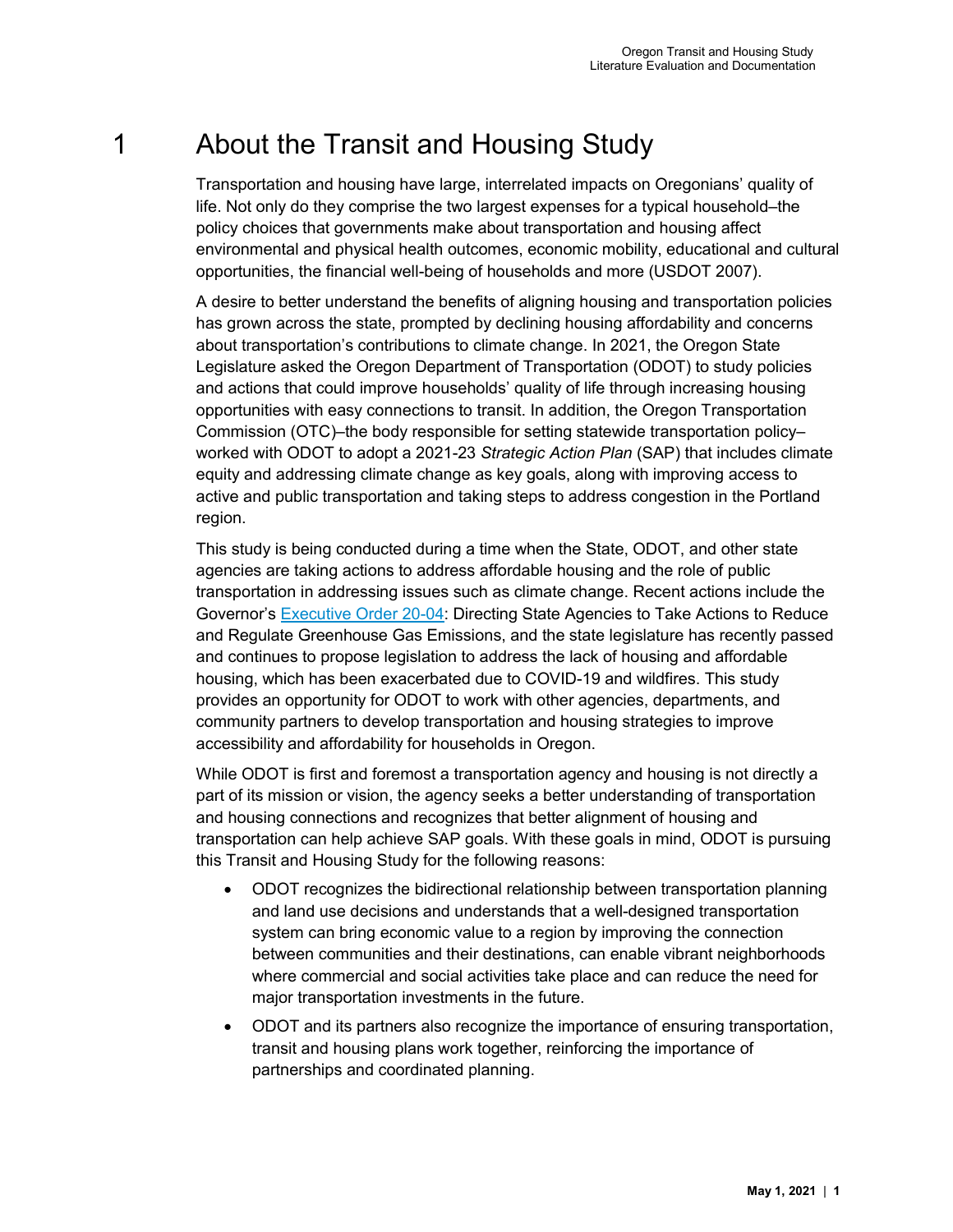- ODOT helps fund multimodal transportation systems, transit and coordinated land use and transportation plans. This study can inform those plans and funding allocation.
- ODOT's Public Transportation Division (PTD), planners, project leaders and other staff throughout the agency can work to help implement or promote the results of this study.
- This work will help implement the Oregon Public Transportation Plan, which calls for integration of plans, supporting transit with housing and other topics to be addressed in this study.
- ODOT understands that regional plans that neglect social and environmental impacts can negatively affect housing affordability, cause displacement, and increase greenhouse gas emissions via sprawl and long commutes (Chapple and Loukaitou-Sideris 2019). This can also contribute to racial and economic segregation of neighborhoods.

As this Transit and Housing Study progresses, a glossary of key terms will accompany each Transit and Housing Report. Throughout each document, an asterisk (\*) denotes that a term is defined in the glossary, which is organized by topic area. The asterisk (\*) is only provided on the first instance of the word.

This Transit and Housing Study will provide a foundation and understanding of how housing and public transportation ("transit") are linked and affect households' quality of life. At the study's conclusion, the goal is to identify actionable strategies that ODOT, local housing and planning departments, tribal governments, and transit providers can take, given the unique circumstances throughout Oregon.

# <span id="page-5-0"></span>2 Purpose of this Literature Review

In the larger context of the Oregon Transit and Housing Study, this literature review explores the existing research on the relationship between locating transit-supportive housing near transit routes and stations and the related role of first mile and last mile (FMLM) transit connections. ODOT understands that transportation policy can influence land use patterns and travel behavior, including household transportation costs, equitable access to transportation (specifically transit), the presence of low-income housing and even the overall housing supply. By addressing these issues, ODOT can help improve a given household's access to quality housing and the jobs and services a region offers, helping improve the social and health outcomes for Oregonians. This report explores the literature surrounding the benefits and gaps in co-locating housing and transit.

This report is organized as follows.

- Policies, practices and/or barriers to the co-location of transit service, FMLM connections and housing.
- The role of access to transit and FMLM connections.
- Prioritized actions to create steps for success.
- Potential barriers to transit-supportive development.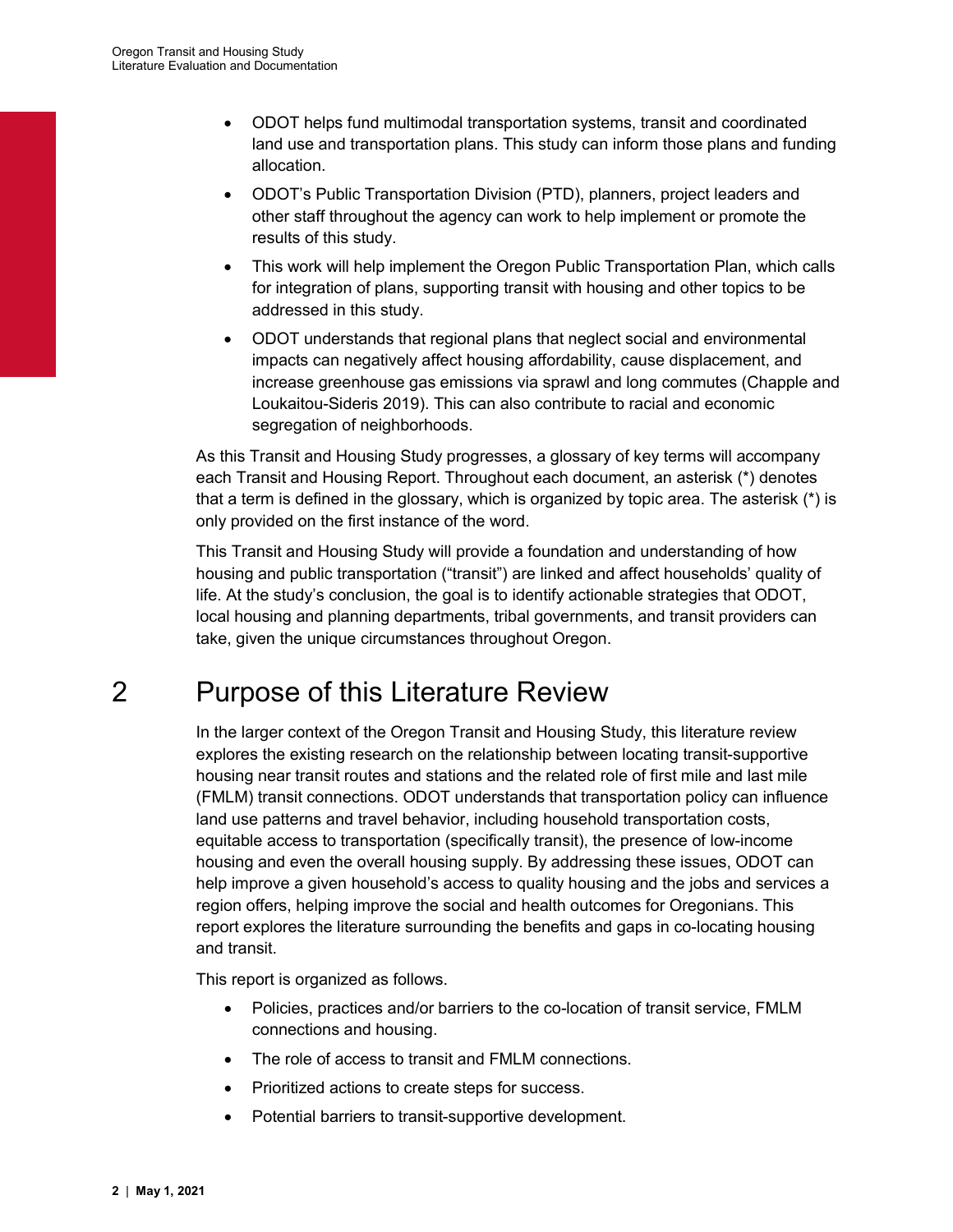- Equity implications.
- Key findings.
- Conclusions.

As a literature review, this report cites prominent research studies that investigate these topics and provide insights to ODOT and its partner agencies as they work to better integrate housing and transportation policy development and design. While the purpose of the overall Transit and Housing Study is to evaluate the benefits of locating transit-supportive housing (affordable, attainable, and market-rate) near transit routes and stations, quantifying benefits for combined housing and transportation household costs is difficult to ascertain and can take years to bear out. Often, housing that develops in response to transit investments is expensive and any transportation savings due to location efficiency tend to be consumed by bid-up rents or property values. It is for this reason that this report explores the relationship between transit-supportive housing near transit stations and transit based on research findings within the literature.

The current solutions provided to address affordable housing focus on either increasing the supply of affordable homes or subsidizing low income individuals to help them cover household expenses. The challenges with these approaches are that they are not holistic and do not account for the burden both housing and transportation costs place on low-income households. Increasing accessibility to jobs and services in urban areas would increase the overall affordability of the region. Therefore, it is important when designing transit systems or adding premium transit services (bus rapid transit, streetcar, light-rail, etc.) to factor in the location and availability of housing to help meet desired mobility and accessibility goals (FDOT 2020). The articles and reports selected provide valuable insights and lessons learned on how to achieve housing and transportation goals.

Housing is one of the most significant expenses for an individual or a household. For many, owning or renting a home provides stability, a means to generate wealth and access to the benefits of a city/urban area. For others, affordable housing\* is out of reach, leading to challenges in how they conduct their lives and adoption of coping strategies. These strategies include cohabitation, working more hours, cutting back on other expenses, or living further away from job centers in areas where housing is more affordable. Having a stable, decent, affordable home, is essential to every area of a person's life (FDOT 2020). This inability to access affordable housing could be a barrier to people's ability to enjoy the benefits of living in urban areas and other communities.

# <span id="page-6-0"></span>3 Policies, Practices, and/or Barriers to the Co-location of Transit Service, First Mile and Last Mile Connections and Housing

For transit to influence the affordability of rural and urban areas, it is necessary to identify policies and practices that encourage the integration of transit service with the urban environment and the development of new housing. In 2013, Jennifer Dill used regression analysis to highlight this relationship by examining the drivers of ridership at the transit stop level for three different transit systems in Oregon. As part of the research, her team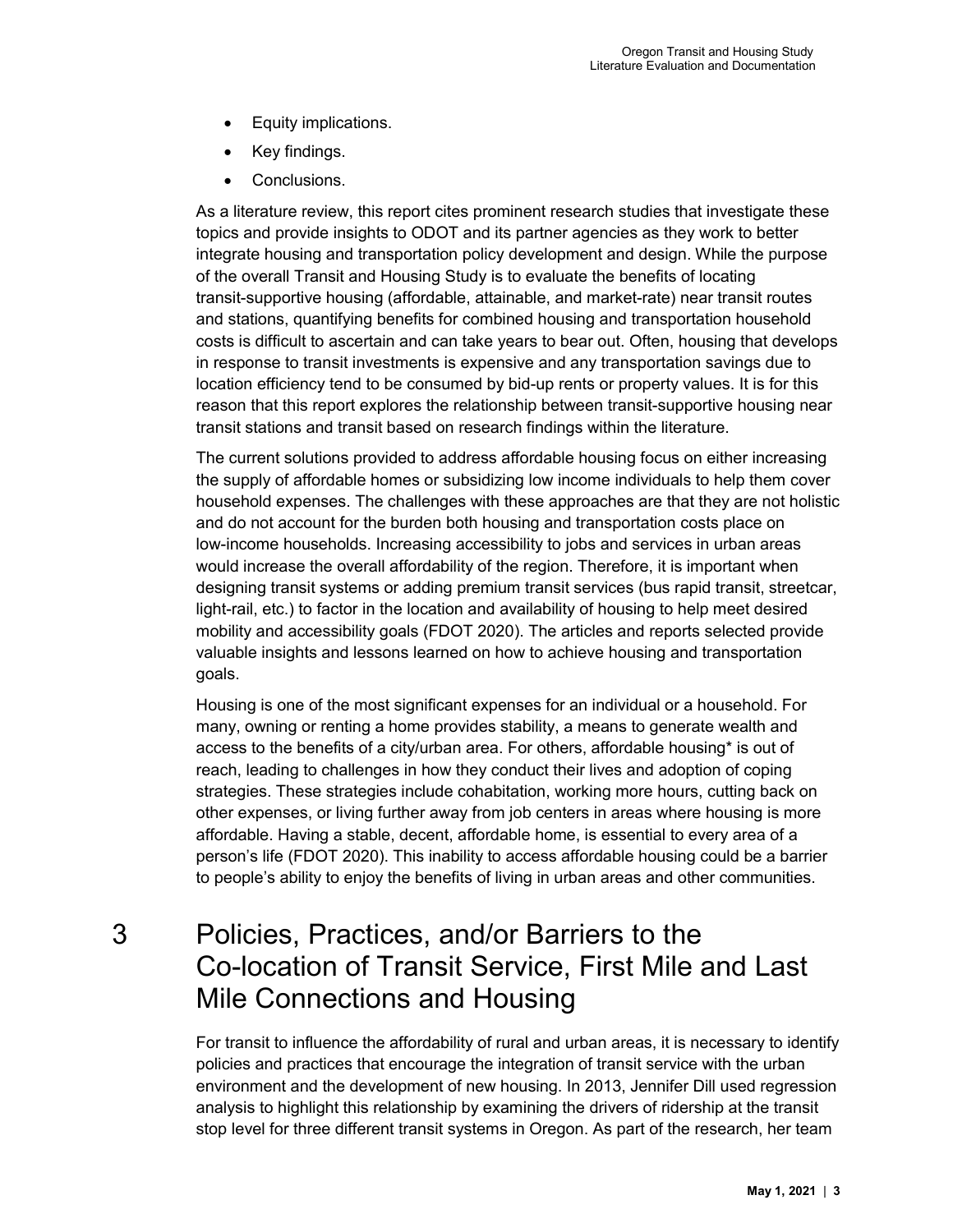(Dill et al. 2013) found that levels of transit service, transportation infrastructure, land use and socio-demographic variables help predict ridership levels. Except for Rogue Valley Transit, a small urban system, the level of transit service at the stop level (such as frequency) has the greatest impact on ridership.

[Table](#page-7-0) 1 summarizes the relationships between the variable groups. Dill et al. found that land use accounted for approximately 4-5 percent of the variance in the TriMet (Portland area) and Lane County models and 17 percent in the Rogue Valley model. It is unclear as to why there is a large difference between the models and requires further analysis. The project team did find, however, higher job accessibility, total employment and percentage of land used for multi-family residential housing are positively associated with higher ridership (Dill et al., 2013).

|                                                | TriMet (%) | Lane County<br>(%) | Rogue Valley<br>(%) |
|------------------------------------------------|------------|--------------------|---------------------|
| Socio-demographic Variables                    | 24         |                    | 14                  |
| <b>Transit Service Variables</b>               | 41         | 46                 | 24                  |
| <b>Transportation Infrastructure Variables</b> |            |                    |                     |
| Land Use Variables                             |            |                    |                     |
| Unexplained by the Model                       | 31         | 38                 |                     |

#### <span id="page-7-0"></span>**Table 1. Relative Influence of Variables on Stop Level Ridership**

Highlighted cells indicate variables with the greatest influence on ridership.

This report identified the following policy implications for improving transit ridership:

- Improving transit level of service is an important tool to leverage transit ridership.
- Promoting a pedestrian-friendly built environment around transit stops or stations can increase ridership.
- Better integrating land use development with transit investments, focusing on multifamily housing and pedestrian-oriented commercial land use is important for transit ridership. Therefore, increased transit ridership can be a potential benefit to the co-location of transit and housing.
- Focusing further research, as well as transit planning, at the transit stop level is important as it is the spatial scale by which users experience transit.
- There may be further aspects of the urban design or "quality" of the local built environment that are important for ridership that are not captured in this study.

One of the limitations of Dill's approach is the unexplained portion of the model, which ranges from 31 to 47 percent. In the more populous urban areas (TriMet and Lane County), these other factors could include the cost of using transit, travel time to jobs and services, or FMLM connections. As for the 47 percent left unexplained for Rogue Valley Transit, Sloop et al. suggests this could be tied to the level of integration of the transit system with the local land use and community design decisions, with the emphasis on ease of access to the transit system and siting of transit facilities (Sloop et al. 2013). This discrepancy could also be tied to the amount of access to surrounding communities or large employment centers since providing intercity transit to small urban and rural areas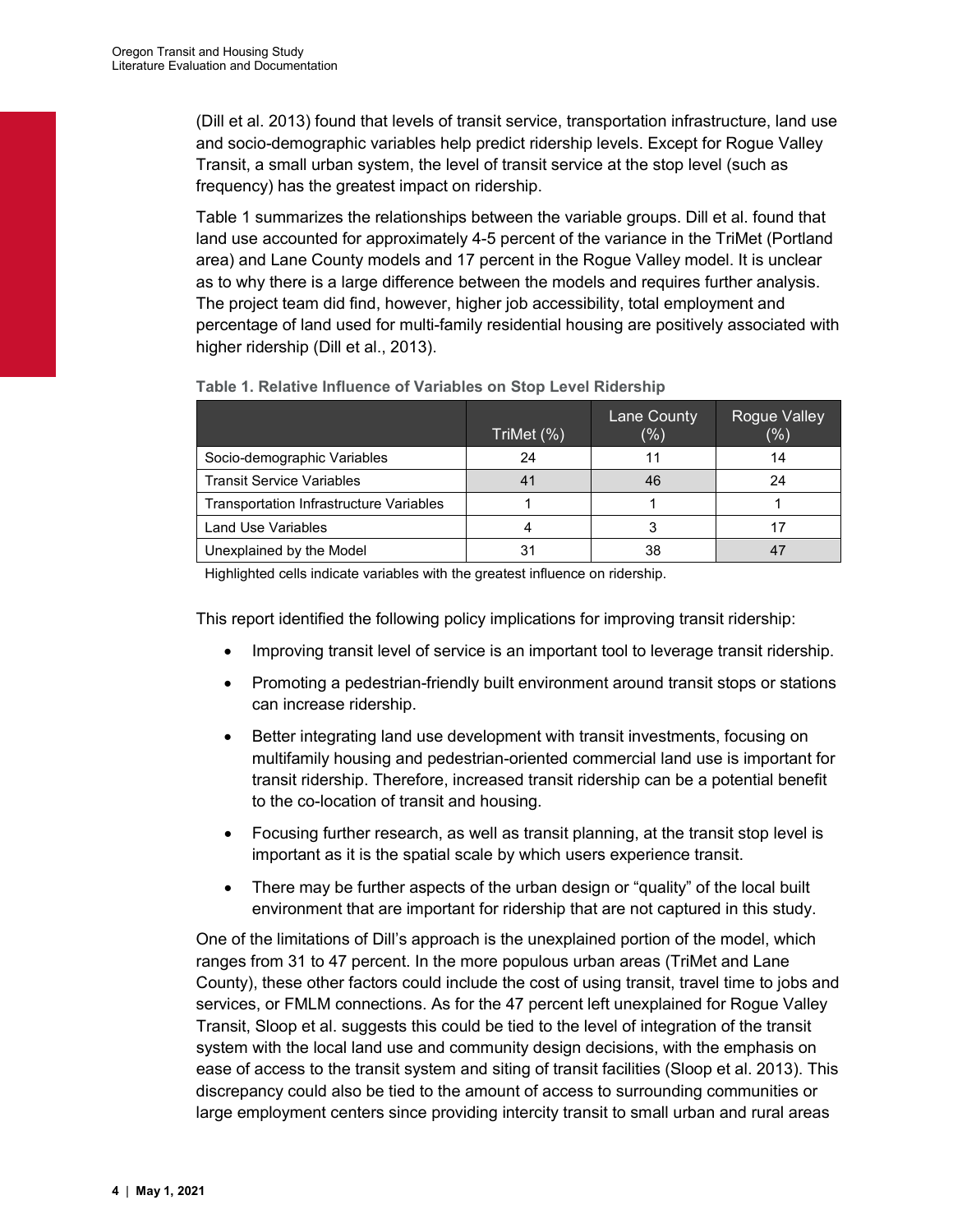is challenging due the high cost and dispersed, small population (Twaddell & Emerine 2007).

# <span id="page-8-0"></span>3.1 Strategies for Smaller Communities

While it is an earlier report, Parsons Brinckerhoff presents strategies for small urban agencies in the planning, designing and locating of transit facilities such as shelters, signage and other passenger infrastructure (Sloop et al. 2013). This report affirms that transit systems and their associated facilities function best when they are well integrated with local land use and community design decisions. Because transit can be an important element of a city's economic and growth management strategies, the coordination of transit and community design is essential. According to this study, three fundamental transit components should be considered together when planning for transit:

- Transit routing.
- Relationship between transit facilities and surrounding destinations.
- Transit site location and design.

When these three elements are woven together, they can advance local economic and quality-of-life objectives. The relationship between good transit design and community design is reciprocal. The location of transit routes and facilities can encourage and direct growth. A walkable and well-connected community sets the stage for transit—whether the system exists, is yet to come or will be expanded in the future. As connectivity to transit stops or stations improves, people, especially between the ages of 25 and 44, are more likely to live near these stations. Firms that typically locate closer to transit stations include retail, restaurants, lodging, education, and health care (Nelson and Hibberd 2019).

# <span id="page-8-1"></span>3.2 Strategies at the State Level

While Dill et al and the Parson Brinckerhoff report highlight strategies at the local level, Michelle Byars evaluated state-level strategies to reduce overall vehicle miles traveled and potentially increase transit ridership (Byars et al. 2017). The strategies range from new fees and changing how transportation is funded, to working with larger employers to implement transportation demand management programs. To address barriers between the co-location of transit service and housing, Byars recommends creating grant programs or incentives to encourage infill development. Examples of this approach include:

- California
	- o California Senate Bill 744, signed into law in 2015, reduces parking requirements for some affordable housing projects, in addition to establishing density bonuses.
	- o California Senate Bill 743, signed into law in 2013, facilitates infill development by moving the state away from a focus on motor vehicle levels-of-service to a focus on the impacts of vehicle miles traveled in assessing transportation impacts under the California Environmental Quality Act.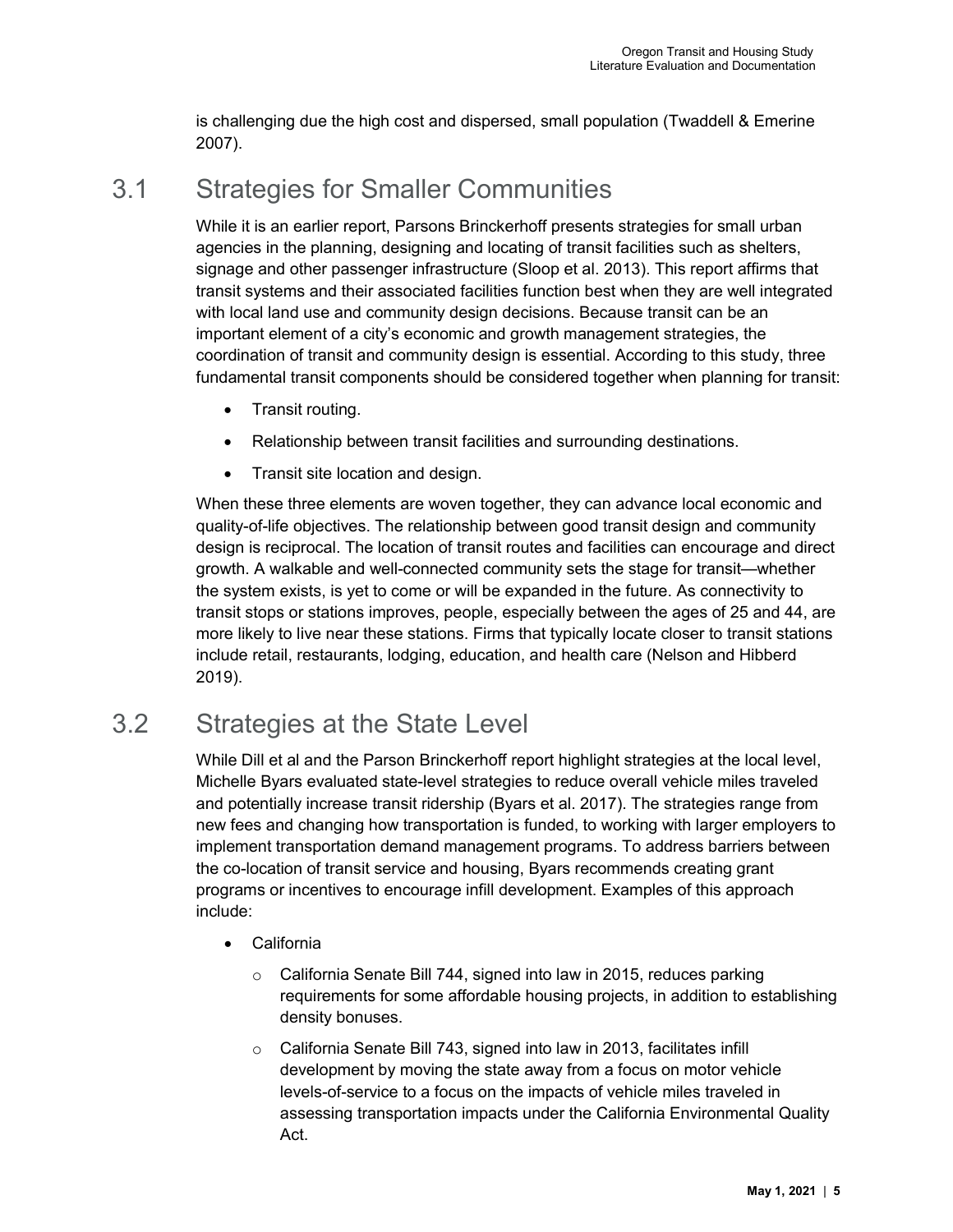- Florida is changing state policy to encourage "mobility fees," which are one-time fees charged for new development to provide for mobility needs. These fees ensure that development mitigates its impacts on the system in approximate proportionality to those impacts. Once paid by the developer, the fees are fairly distributed among the governmental entities responsible for maintaining the impacted transportation network. They also help to promote compact, mixed‐use and energy‐efficient development as an incentive for developers to choose more central locations for their projects.
- Connecticut offers zoning flexibility that promotes dense development near transit.

These are not the only strategies that could be implemented by states to encourage better transit and housing connections. In their 2020 report on Affordable Housing and Transit, the Florida Department of Transportation (FDOT 2020) analyzed the relationship between housing affordability and public transportation. The report illustrates the connection between transit investments and system design on accessibility for low-income\* and affordable housing\* residents and how improving accessibility may lower transportation costs for these households. At the state level, the report recommends FDOT encourage greater coordination between transit providers and affordable housing communities by expanding outreach on route changes to include public housing authorities and more thoroughly analyzing the impact on affordable housing when developing long-range transit plans.

# <span id="page-9-0"></span>3.3 Importance of First Mile and Last Mile Connections

Transit, however, is only effective in changing behavior and lowering household transportation costs when riders can easily access it. FMLM is the problem of getting to transit (first mile) and getting to your destination (last mile). FMLM is an essential concept for transit providers. Improving access to and from transit for a wider breadth of people will ultimately expand rider catchment. The Regional Transportation District for Denver, Colorado addressed this challenge by developing the First and Last Mile Strategic Plan (the Plan) in 2019 (Regional Transportation District 2019). The Plan aims to improve transit accessibility by empowering local jurisdictions, transportation management associations and other partners to understand the range of available FMLM solutions and then apply those solutions to specific station areas. The recommended strategies center on five themes:

- Reuse and improvements of existing infrastructure.
- New infrastructure.
- FMLM general guidance.
- Transportation demand management.
- Transportation service.

Each theme will be discussed in later sections of this report. The Plan is intended to guide discussion on how to better integrate transit into the community during the implementation of new service (Regional Transportation District 2019).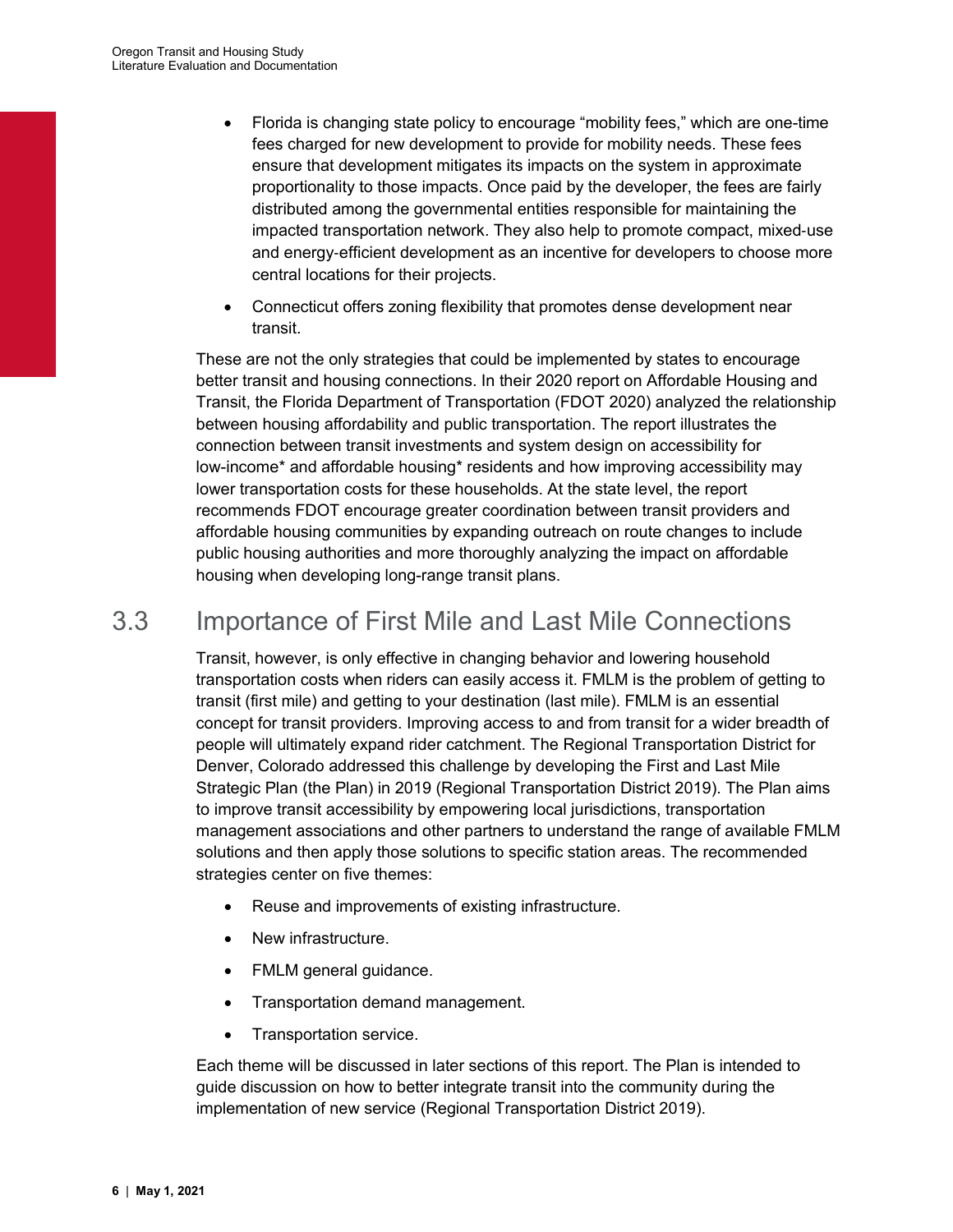# <span id="page-10-0"></span>3.4 Addressing the Needs of Low-income Households and the Potential for Gentrification

Transit-oriented development (TOD), a subset of transit-supportive development, can stimulate reinvestment; improve low-income residents' access to economic, educational and other opportunities; and reduce their transportation costs. People between ages 25 and 44 appear most attracted to living near transit stations (Nelson and Hibberd 2019) due to reduced commute times and transportation costs. However, in planning for these developments, it is important to listen to the needs of low-income communities. Additionally, the improved proximity to transit may contribute to gentrification\* (Padeiro et al. 2019). TOD projects may change spatial patterns, urban visual settings and accessibility levels. Newly built developments or housing rehabilitation can also trigger declines in housing affordability and upward social filtering, meaning current residents selling their homes for higher prices to relocate elsewhere in the community. This could create an attraction, potentially leading to displacing the original residents that the transit station was intended to serve (Padeiro et al. 2019).

Therefore, considering the needs of low-income households is necessary in planning for TODs or other transit investments. The benefits of TOD include lowering overall transportation costs, increasing employment and wealth and improving public health and safety (Harris 2012). Communities have concerns about displacement of residents, small businesses and community gathering places as neighborhoods change, particularly communities of color, which are often disproportionately low-income. Willow Lung-Amam recognizes the challenges low-income communities face and the concern they have about equitable distribution of the cost and benefits associated with new transportation projects. Many community-based organizations are coming together to ensure the communities they represent have a voice during the construction of transit projects. As a result, there is growing knowledge on transit justice and equitable TOD (Lung-Amam et al. 2019).

As part of her research, Lung-Amam examined the role of neighborhood-based advocacy in setting terms for an equitable TOD agenda in Langley Park, Virginia as part of the Washington D.C. Purple Line Extension. Her research found four key challenges to planning equitable development in Langley Park: (1) working across inter-jurisdictional lines in a fragmented, segregated region; (2) protecting and producing quality, affordable housing amidst forces of decline; (3) maintaining small business affordability and helping them to adjust; and (4) sustaining meaningful engagement among diverse, low-income residents and business owners (Lung-Amam et al. 2019). One of the key findings was that TOD investments create opportunities to build cross-sector, cross-jurisdictional coalitions that can fill critical gaps in neighborhoods where residents lack established venues and face significant participation barriers.

This challenge of transit investments and housing opportunities is not limited to urban or even suburban areas. Almost 40 percent of rural residents lack access to any local transit service. Among rural communities with transit services, demand-responsive transit is more common than fixed-route transit. Rural areas typically lack the population and job densities necessary to support fixed-route transit. Rather, demand-responsive service is more desirable to cover a population dispersed over a larger area. However, many rural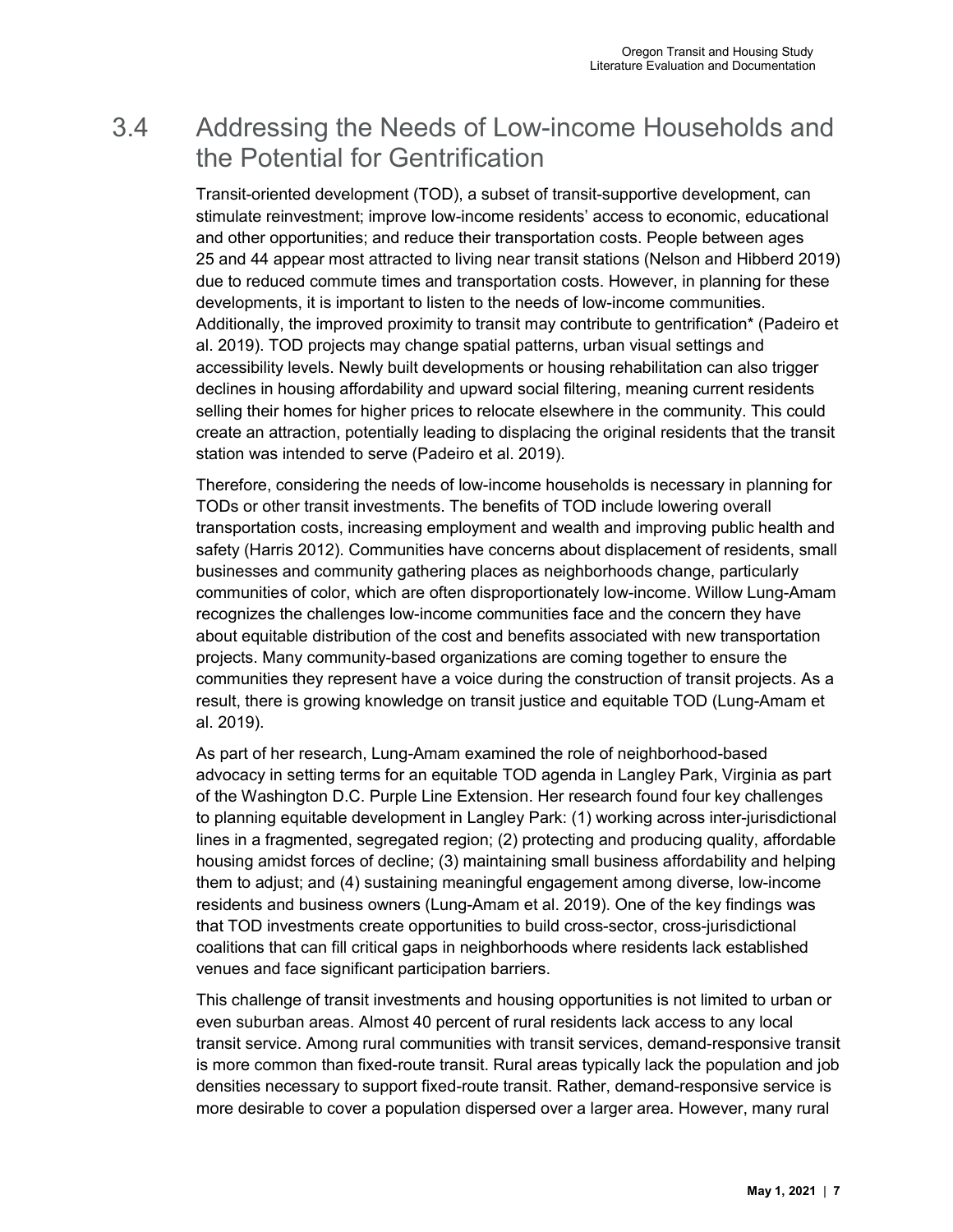areas lack resources and commitment to coordinated transportation and land use planning (Twaddell and Emerine 2007).

Best practices to overcome these challenges in rural areas include:

- Access management to preserve capacity and manage land use on arterials and highways.
- Growth management to preserve corridors and enable more efficient use of services and public infrastructure.
- Compact growth strategies, such as TODs, to concentrate housing, jobs, shops, services and healthcare in existing centers to increase opportunities to meet multiple needs in a single trip.
- Street connectivity to minimize travel distances and increase modal options by planning for a grid network and roads that serve multiple developments.
- Complete streets to provide safe and direct connections between destinations that are designed for use by people walking, bicycling, driving and accessing transit.
- Transit planning in rural areas allows for ridesharing, demand-responsive transit, car-sharing and bike-on-bus.

On average, transportation is the second largest household expenditure after housing, and transportation costs are directly related to a key housing characteristic: location. As families move farther from central cities and other job centers in search of cheaper housing, their transportation costs often increase significantly. For low- and moderate-income households, this tradeoff can be particularly challenging. The combined cost of housing and transportation increases with distance from job centers, with the impacts felt most heavily by lower income households (Center for Transit-Oriented Development 2014). The problem of affordable housing is getting worse. In a 2016 analysis of rental properties, the research found that between 2000 and 2010, affordability worsened for households at the 20th and 40th percentiles of the local income distribution in 236 of the 238 largest metropolitan statistical areas, and worsened in every metropolitan area studied for households at the 60th and 80th percentiles (Boarnet et al. 2017). This decrease in affordability was driven by an increase in rent along with a lack of income growth among renters.

Research shows that while the typical household spends approximately 19 percent of its income on transportation, households living in auto-dependent neighborhoods spend around 25 percent. This decreases to 9 percent in neighborhoods where they can easily walk, bicycle or take transit to access jobs and other daily needs. Additionally, the development of well-planned public transit systems can help increase the supply of affordable units by lowering household transportation costs that may lead to additional funds for more expensive homes. FDOT's Affordable Housing and Transit Report explored this relationship by evaluating how transit planning practices affect accessibility for low-income residents and affordable housing communities. This was accomplished by examining current transit provider practices in Florida, at major system redesigns and in Capital Improvement Grant Applications (FDOT 2020).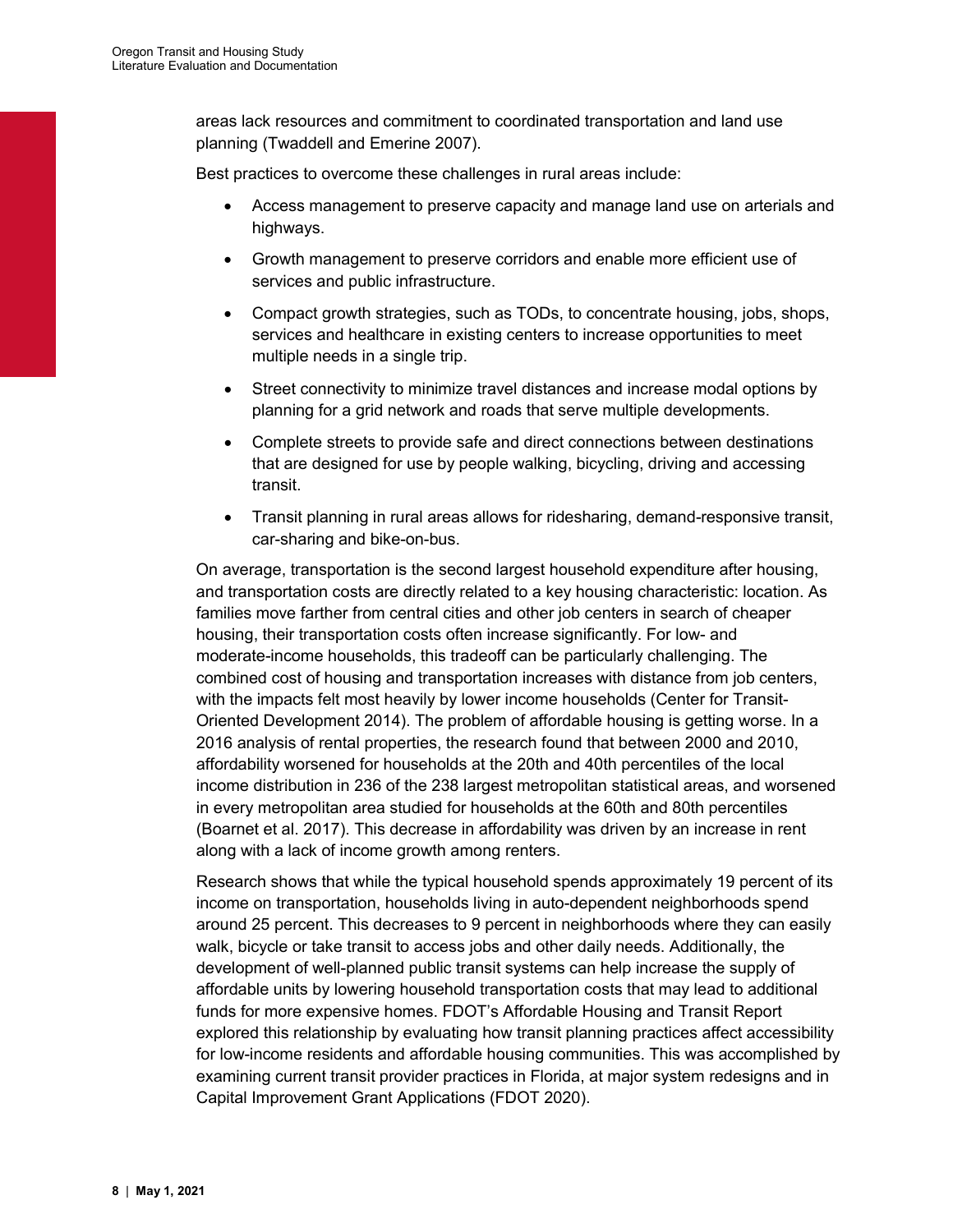The overall lesson from the report is increasing affordability must be a priority throughout the transit planning process. Premium transit systems are costly. It is critical to ensure funds are allocated properly and transit is available and convenient to those who use it most. Additionally, establishing partnerships with other agencies such as housing, community development, local jurisdictions, public and private non-profit developers, etc., can lead to improved affordability. The Federal Transit Administration recognizes this and has made strides in addressing the challenges associated with TODs and specifically the increase in land value created by premium transit, resulting in a loss of affordable housing (FDOT 2020).

TOD, often planned in partnership with land use planning departments and transit agencies, are typically planned to attract further investments from private developers who design and implement TOD. These investments usually follow urban design practices focused on creating attractive and walkable public spaces. This often results in attracting one-person households and young professionals who are most likely to fill the newly constructed TOD housing. Because the incoming population are typically higher-income renters, lower-income renters may be priced out. However, the amount TODs contribute to gentrification is still open to debate. Low-income groups might continue to dominate the neighborhoods in transit-served areas since public transportation stations might discourage higher income people from moving in due to traffic congestion, shortage of large and comfortable apartments, fewer parking spaces and crime. In addition, lower transport costs derived from newly built stations could offset diminishing affordability issues in other areas, thus resulting in relatively low combined housing and transport costs (Padeiro et al. 2019).

Regardless, the possibility of the loss of affordable housing in TODs is the central point of the Willow Lung-Aman et al. article, Mi Casa no es Su Casa: The Fight for Equitable Transit-Oriented Development in an Inner-Ring Suburb (2019). To plan for and address the needs of low income and minority communities when making transit investments, planners and decision makers must provide an opportunity to comment and take steps to preserve affordable housing. This is accomplished through community-based, cross sector coalitions to establish more equitable and inclusive TOD processes, plans and policies (Lung-Amam et al. 2019).

To protect housing in TODs or transit-supportive development, the U.S. Housing and Urban Development Report, Creating Connected Communities, presents strategies to promote the development of accessible, affordable housing in connected communities and to support established neighborhoods. The strategies include:

- Identify existing affordable housing resources and neighborhoods with strong existing connections.
- Work with local, regional and state partners to preserve and promote affordable housing.
- Facilitate the development of compact development patterns and affordable, accessible housing.
- Create places for people, recognizing unique demographic differences.
- Connect the city's economic development strategy with its transportation planning approach.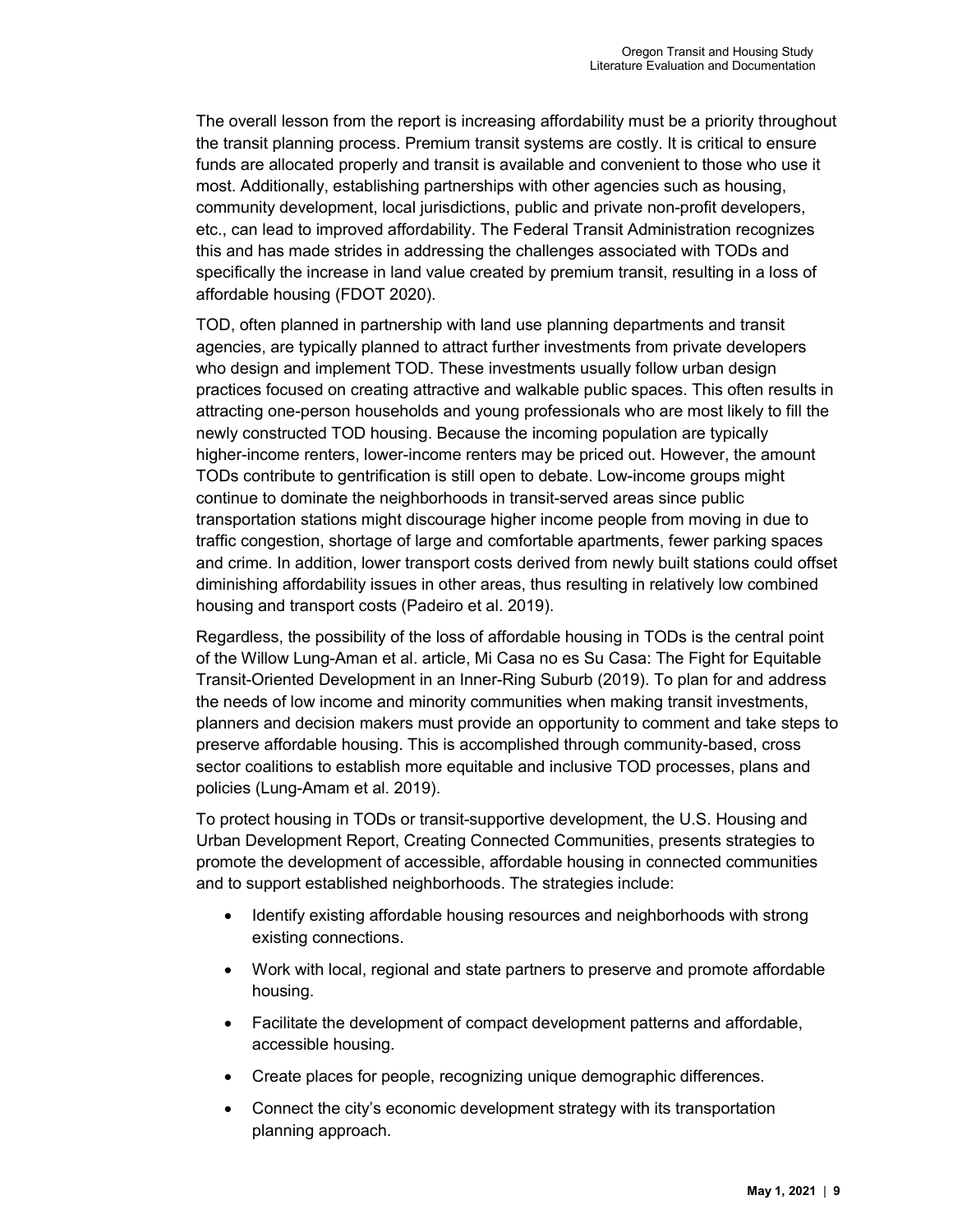While these strategies are geared toward small- to medium-sized cities, the lessons learned and the varying approaches are applicable to larger urban areas.

States also have a role in helping maximize the social benefits of affordable housing in TODs. In a report created for the National Center for Sustainable Transportation and the State of California, Boarnet et al. identified the following policies (Boarnet et al. 2017):

- 1. Increase the supply of affordable housing units, particularly in TODs—in doing so, focus on relatively high-density figures and relatively low inclusionary zoning requirements.
- 2. Offer more aggressive subsidies for the development of affordable rental housing units in TODs and near transit—such increases could be funded by shifting existing subsidies from ownership units to rental units or lowering the cap on mortgage interest deductions.
- 3. Incentivize landlords to keep existing units affordable after initial covenants have expired—this is especially true for Section 8 housing. Potential policy changes could include lengthening contract terms for landlords, reducing the administrative burden on landlords and/or offering funds to defray the costs of housing Section 8 tenants.

# <span id="page-13-0"></span>4 The Role of Access to Transit and First Mile and Last Mile Connections

FMLM provides an opportunity to increase access to transit in urban areas. It helps overcome barriers by providing a seamless connection between a rider's origin, the transit stops and their destination through improved walkway and bikeway connections, transportation network companies, micromobility and mobility as a service concept. Improving these connections is the focus of the Denver Regional Transportation District's First and Last Mile Strategic Plan. This is accomplished through identifying transit station typologies, based on land use, that have unique transit contexts and influence recommendations. In addition, overlays are created to provide additional contexts that may apply in certain station areas to inform recommendations. The typologies, overlays, FMLM strategies toolkit and representative transit locations analyses contained within the Plan are intended to guide users on how to complete their own FMLM plan for one or more stations (Regional Transportation District 2019).

Below is the four-step process to guide local governments and other agencies through the FMLM analysis and application of strategies:

- Step 1: Identify a station typology and any overlays.
- Step 2: Choose a representative transit location that is similar to the station of interest.
- Step 3: Conduct analysis for each focus area.
- Step 4: Apply toolkit strategies.

Toolkit strategies include curbside management, adding charging stations, wayfinding, bike and micromobility parking and shuttle services. To implement these strategies,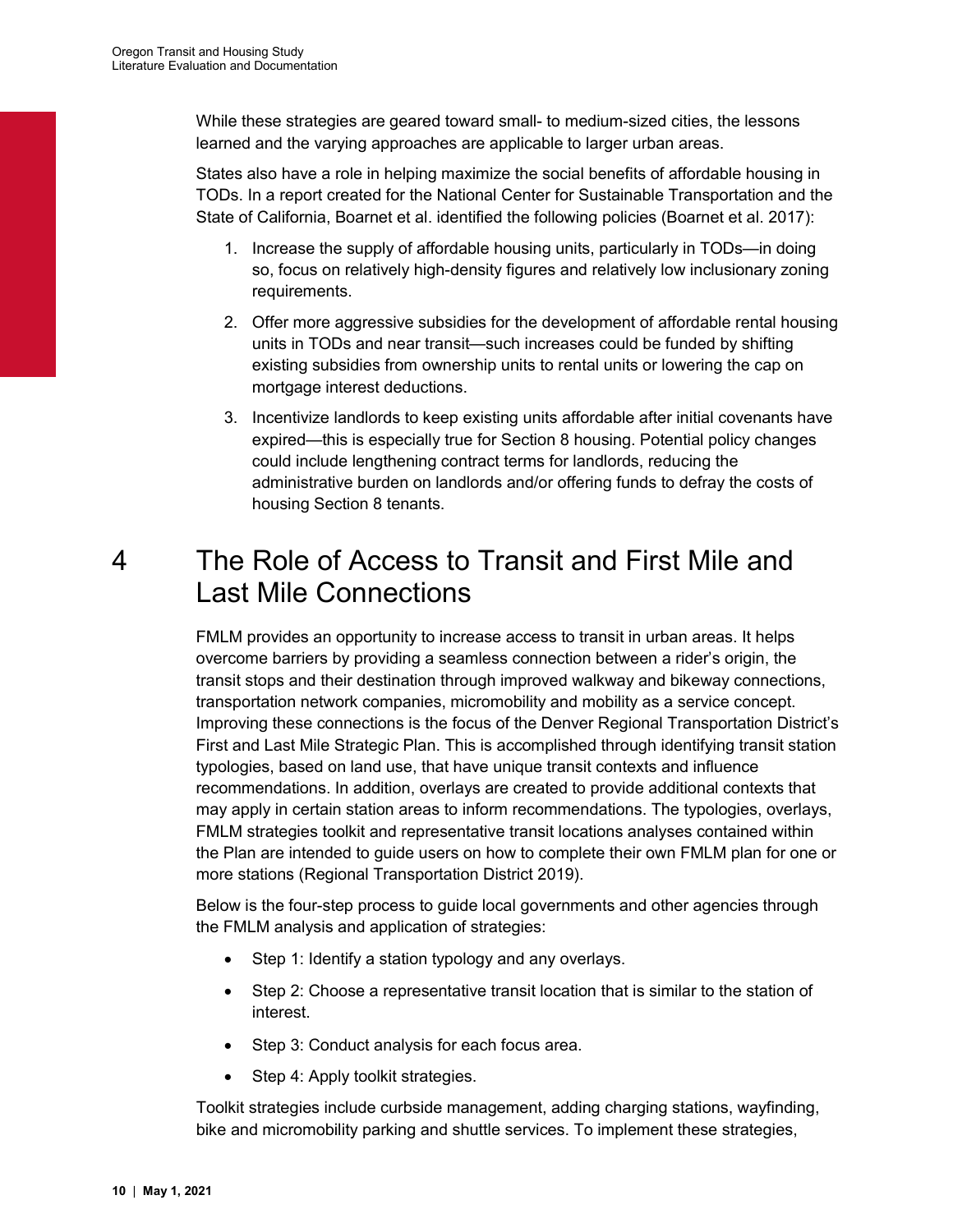transit providers should form partnerships and coordinate with local jurisdictions, private mobility services and stakeholders in the region.

Because effective transit can be a key element of a city's economic development and growth management strategies, improving the FMLM is not limited to urban areas. It is also important to improve these connections to local businesses along main streets in small cities. If main streets are to prosper, transit must serve businesses in downtowns. The Transit in Small Cities Report (Sloop et al. 2013) provides examples of the ways transit routes can provide better linkages in small city downtowns. For example, if an intercity transit service went through four cities, and in each city the bus service moved off the main street, creating a 5-minute side street "detour," the length of the route would be extended by 20 minutes. This has implications for system operation and the attractiveness of the transit service. Adding length to a trip increases operational costs and may result in less service. It can also result in less revenue if potential transit passengers instead choose to drive because of the extra time required for transit.

However, transit design is only one part of the effective transit service equation. The other part is creating an accessible environment. An accessible environment enables all users, regardless of mode or physical limitations, to access transit safely. However, transit providers often have little or no direct responsibility for the quality of the connections to and from a transit facility. Therefore, it is important that transit providers understand the key components that contribute to a high-quality, accessible environment so they can work effectively with local governments and developers during the land use planning and development process. The following elements are important to achieve an accessible environment (Sloop et al. 2013):

- Accessibility for people with mobility issues must be considered as described in the Americans with Disabilities Act requirements.
- The transit stop should be clearly visible to pedestrians/cyclists from a distance.
- The site layout and building design should allow for direct movements between transit, land uses and surrounding areas.
- Sidewalks should be present along site frontages and connect to sidewalks and streets on adjacent and nearby properties.
- Secure and convenient bicycle parking should be available.

In addition, well-sited, well-designed transit facilities can help set the stage for economic development and a self-sufficient community. The location and design of transit facilities and nearby destinations should complement each other and provide value. Transit planners should consider how existing and planned land uses could increase ridership.

The United States Department of Housing & Urban Development produced a report called *Creating Connected Communities: A Guidebook for Improving Transportation Connections for Low and Moderate-Income Households in Small to Mid-Sized Cities*, which highlighted the importance of improving FMLM connections. "The ease and time of traveling between a bus or train stop and someone's home, workplace, or other destination is a critical factor in whether that individual will use transit" (prepared by Center for Transit-Oriented Development, 2014 for U.S. Department of Housing and Urban Development). Providing the last mile connection may be as simple as filling a gap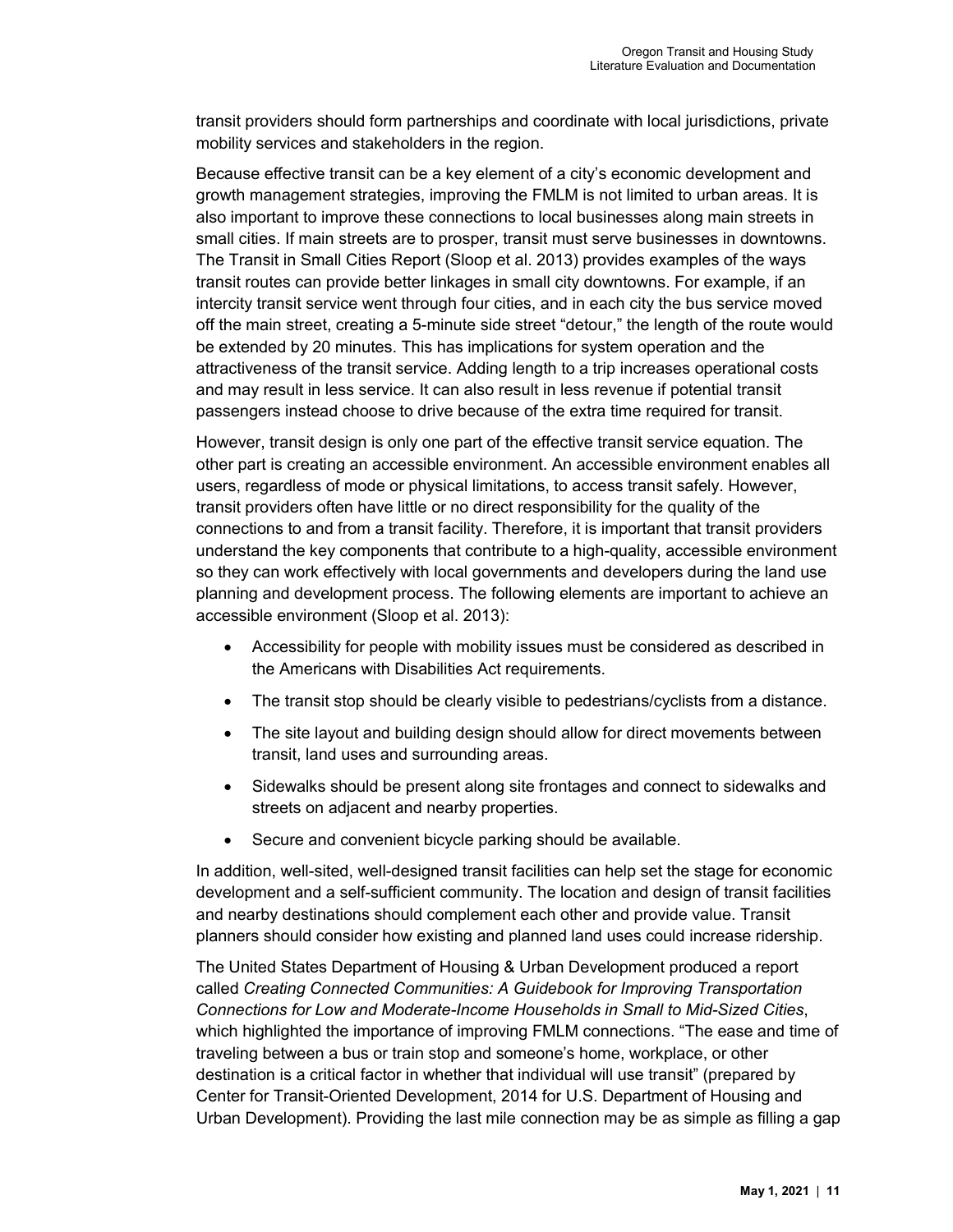in the sidewalk or adding bicycle racks on buses to allow riders to easily access destinations within several miles of a bus stop.

The State also shares in improving FMLM through investments in bicycle and pedestrian infrastructure. Research suggests that the connection between bicycle and pedestrian infrastructure and the amount of biking and walking are influenced by several factors, including infrastructure extent and quality, street network characteristics and promotional programs available for travelers. The most common way for states to invest in active transportation is through grant programs that allocate funding to local governments. Many states have adopted bicycle and pedestrian plans, and several have established grant programs for local governments to fund facilities. Examples of state programs promoting these investments include:

- California Active Transportation Program.
- California Sustainable Transportation Planning Grant Program.
- Oregon Active Transportation Section.
- Connect Oregon.
- Washington Pedestrian and Bicycle Program.
- Washington Small City Sidewalk Program.
- North Carolina Bicycle and Pedestrian Planning Grant Initiative.

Other state strategies include bicycle and pedestrian education and public outreach and complete streets initiatives.

## <span id="page-15-0"></span>4.1 Prioritized Actions to Create Steps for Success

It is not just providing transit service or improving FMLM connections that improve mobility and accessibility options for community residents and low-income individuals. It also includes providing supportive land use and a range of transportation options. This is echoed by the Dill et al. 2013 report. Her research showed that improving job accessibility around transit stops increased transit ridership. In addition, having more land dedicated to multifamily residential and commercial land uses also derives a positive ridership impact. Echoing the findings on FMLM connections, Dill et al. also found that multiuse pedestrian and bicycle paths, as well as bike lanes, improve transit ridership. Addressing inefficient linkages around transit stops or stations is also important in attracting new developments (Dill et al. 2013). This means not requiring transit users to cross multilane highways, circumventing long blocks and addressing additional commute times associated with reaching elevated station platforms (Nelson and Hibberd 2019).

Augmenting supporting land uses and infrastructure, the integration of transit facilities into the community expands the range of transportation options. The location of routes and facilities can encourage and direct growth. A walkable and well-connected community sets the stage for transit, whether the system exists, is yet to come or will be expanded in the future (Sloop et al. 2013). When integrating a transit facility into the community, the following elements should be considered: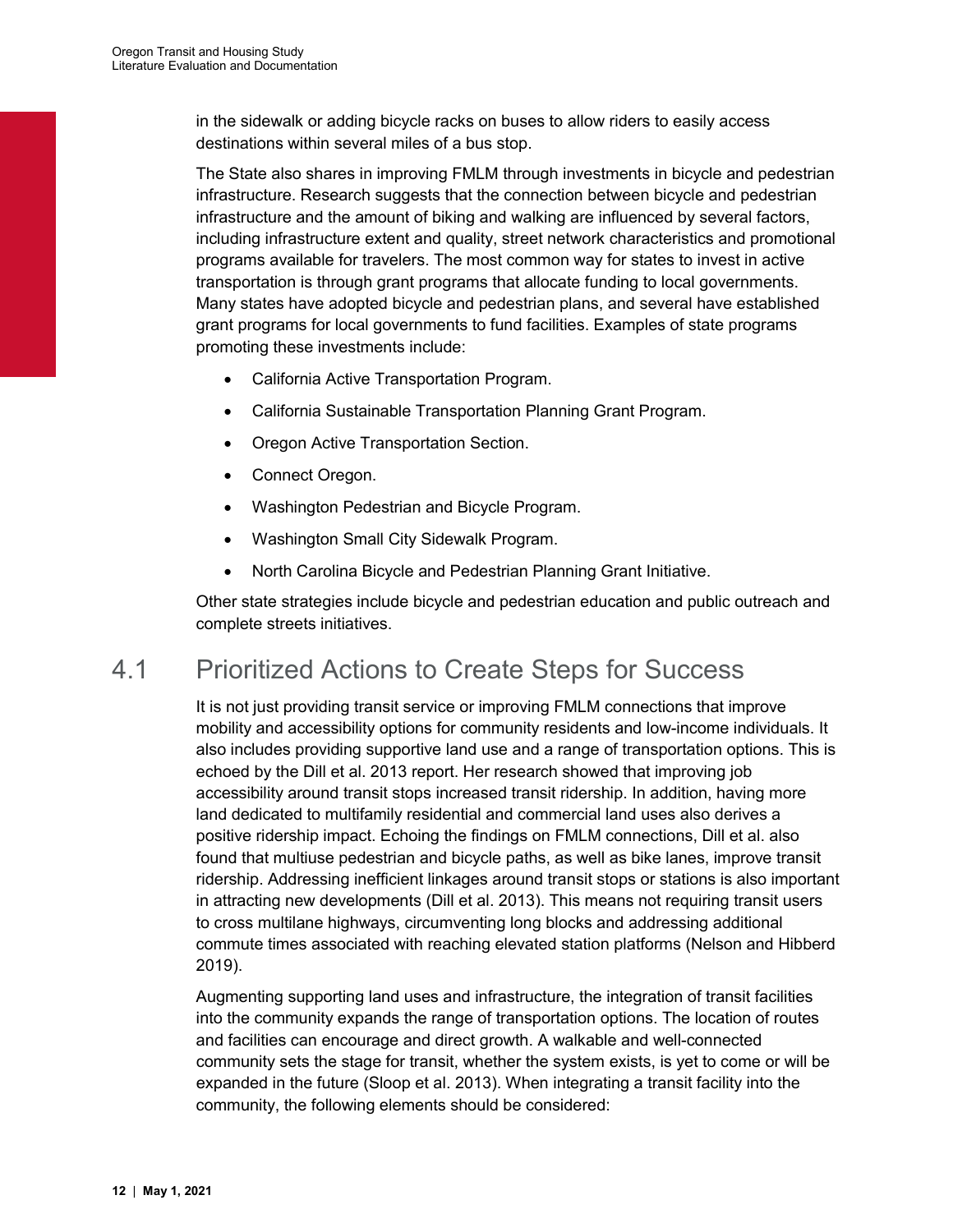- **Sight lines** A clear line of sight to the transit facility, whether it is a bus stop or a transit center, from adjacent streets allows transit patrons an easy way to orient themselves and recognize where they are.
- **Destinations** Transit facilities should be located within a short walk of a range of popular destinations, such as service businesses, restaurants and medical or educational institutions, to promote frequent and regular transit use.
- **Connections** The relationship between buildings, streets, sidewalks and transit facilities should be assessed to determine if a linked series of spaces, visual landmarks and available routes make it easy to access the facility.
- **Transit Operations** Consider the impacts on the operation of the transit system from siting a facility in a given location.

Coordinated transportation and land use planning can also limit sprawling development, increase travel choices and improve street connectivity in all types of rural communities. The goals should be to:

- 1. Set a regional framework for where and how development should occur.
- 2. Improve local accessibility.
- 3. Enhance community design.

Achieving these goals requires collaborative partnerships, a focus on quality of life and sustainability, public involvement and education, and strong local leadership. These goals can be achieved through regional plans, corridor plans, Department of Transportation rural consultation programs and local comprehensive and master plans (Twaddell and Emerine 2007).

New transit access can bring much needed opportunities and investment to disadvantaged and disinvested neighborhoods but can also raise the threat of gentrification and displacement (Lung-Aman 2019). TOD also creates opportunities to build cross-sector, cross-jurisdictional coalitions that can fill critical gaps in neighborhoods where residents lack established venues. At the state level, the most influential action to create environments conducive to a range of transportation options is implementing different pricing strategies or user fees, such as tolls for auto traffic or shaping transportation investments (Byars et al. 2017).

In creating these new spaces and improving access to a range of mobility options, it is important to engage the public, especially low-income people and communities of color. In her review of the Washington D.C. Purple Line, Willow Lung-Aman identified the importance of community-based, cross-sector organizations in balancing the costs and benefits of TOD and improved transit service. Transit planning efforts need to push concepts including transit equity, establishing accessibility, respecting individual rights, prioritizing disadvantaged groups, reducing inequalities of opportunity, and mitigating transportation externalities. Given the shifting metropolitan dynamics of poverty, inequality and redevelopment, these expanded conceptual and analytical lenses can better address the complex forces that impact disadvantaged communities' abilities to fight for their right to remain in place and benefit from new transit investments (Lung-Aman 2019).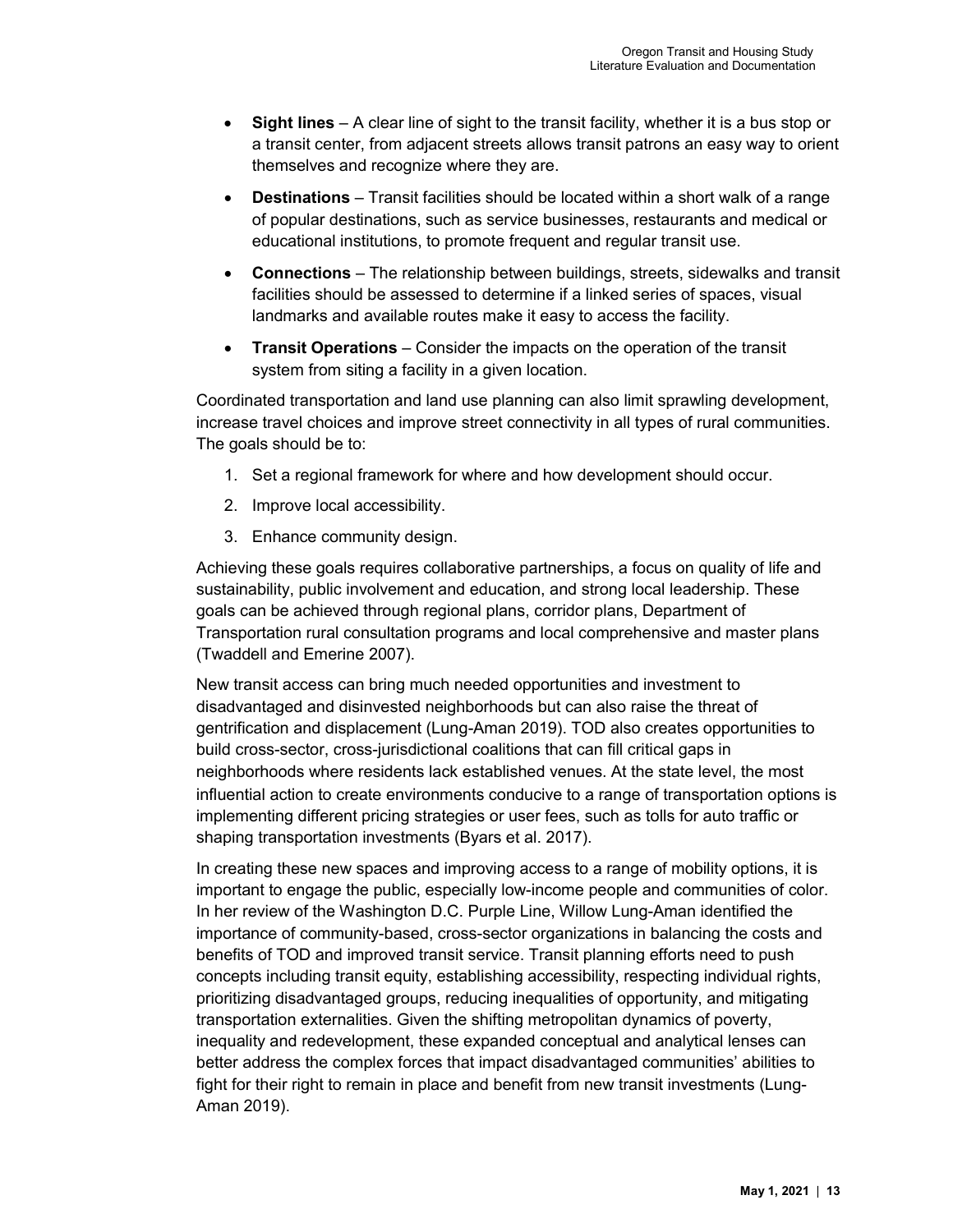# <span id="page-17-0"></span>5 Potential Barriers to Transit-supportive Development

For the purposes of this discussion, transit-supportive development is defined as the utilization of effective and predictable transit to encourage surrounding development that, in turn, supports transit. While the previous research highlights actions that can be taken by the State, local jurisdictions, tribes and transit providers to improve accessibility, mobility and connections to housing through transit-supportive development, potential barriers do exist. Dill et al.'s research suggests that a balancing act exists between transit service and creating a walkable and bikeable environment. In addition to looking at the role of separate socioeconomic, land use and transit variables on transit ridership, her team examined the combination of having high levels of transit service and high proximity density or pedestrian-friendly environments on transit ridership. The model found that, if headways are long and transit is infrequent, density or pedestrian design immediately around the transit stop or station could have a positive impact on ridership to mitigating the long headways. However, in places with high density and pedestrian design and frequent service or shorter headways, there is a negative impact or downward pressure on ridership from headway changes at stops with high density or better pedestrian design (Dill et at. 2013). This suggests that there is a possibility of diminishing returns that greater investments in pedestrian infrastructure or increased development activity could decrease transit ridership along premium transit lines if a person is able to meet their non-home-based needs within walking distance of their origin. The change in work behavior associated with COVID-19 could exacerbate this situation. This is not to discourage transit investment or transition to premium modes. Rather, it is a factor to take into consideration as station area plans are developed.

Incorporating transit facilities into the urban environment after development has already occurred can be difficult. Therefore, it is important for transit providers to be involved early in transportation and land use planning processes to identify opportunities to create transit-supportive developments. The Transit in Small Cities primer recognizes this strategy. For example, when comprehensive land use plans are updated, transit providers at a minimum should "review the proposed update" and provide comments on provisions that affect transit. Key questions that should be posed during the update to the comprehensive plan should include (Sloop et al. 2013):

- Are areas planned for development or redevelopment accessible to transit and do the future land uses have the population density to support transit?
- Can efficient, convenient transit service be provided to targeted areas?
- Are there destinations within the city that generate substantial pedestrian traffic (such as a downtown or a grouping of residential apartments) within walking distance of transit?
- Is a high-quality pedestrian environment with good circulation envisioned for areas close to transit?
- Is bicycle access to transit appropriately addressed?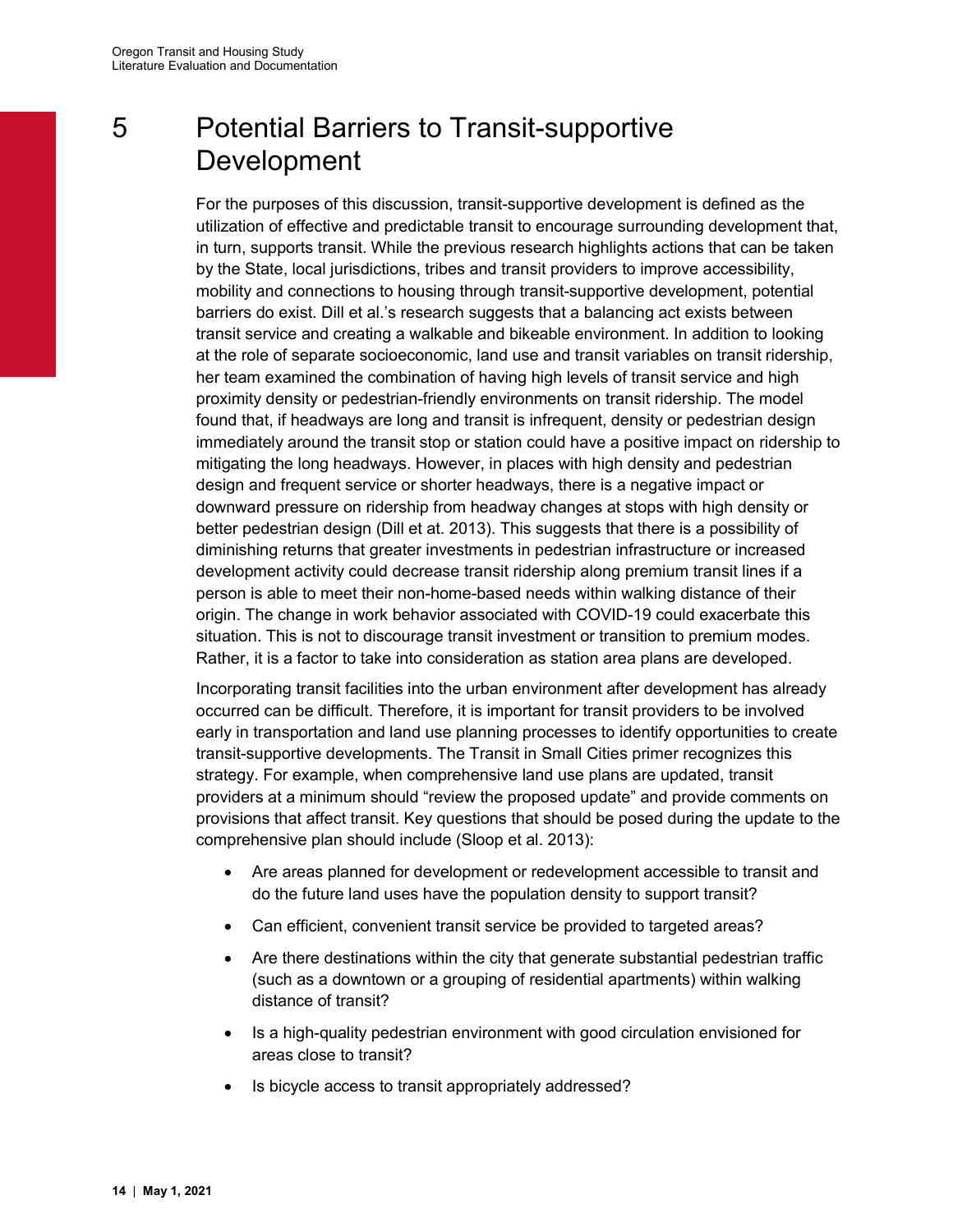• Are there schools, hospitals, or other community centers that could benefit from transit?

This involvement in the planning process by transit providers to address barriers to transit-supportive design should continue into the development of, or updates to, land use and transportation standards and guidelines. Here the transit provider should focus on encouraging strategies to improve access to transit stops or stations and create an environment that supports alternative transportation modes through effective design. To ensure that opportunities are not missed, the needs of the transit providers should be made known to other departments and included in local planning documents such as Long Range Transportation Plans, Transit Service Plans and Statewide Transportation Improvement Plans (Sloop et al. 2013).

Effective transit funding can also pose a barrier to transit-supportive development as well as integrating affordable housing into transportation projects. The lack of an overarching transit vision for the community makes it difficult to foster coordination between new developments and transit service. As a result, little attention may be paid to the transit system, thereby creating challenges in establishing partnerships and developing funding strategies. This places the burden on municipal budgets to operate the system, leaving few opportunities for greater investments in transit-supportive developments (Center for Transit-Oriented Development 2014).

The State can encourage infill development to reduce barriers to developing transit-supportive development. Local decisions can be influenced by requiring cities to adopt comprehensive or general plans that lay out their visions for growth and development. California, Arizona, Connecticut, Delaware and Maryland require general plans that detail how a region will grow and how it will reduce greenhouse gas emissions. This approach allows flexibility and accounts for local conditions when meeting reduction goals for the State. However, research on local climate action found that state or national policies should give local communities as much latitude as possible to tailor local actions to local needs and opportunities (Byars et al. 2017). [Table](#page-18-0) 2 identifies additional state level strategies to encourage infill development to support transit-supportive development.

<span id="page-18-0"></span>**Table 2. State Level Strategies to Support Transit-supportive Development**

## Planning Requirements

- **Arizona.** Legislation requires cities, towns, and counties to adopt a general plan that addresses land use and circulation.
- **Connecticut.** Conservation and Development plan outlines six statewide growth management principles (incorporating priorities of compact growth, housing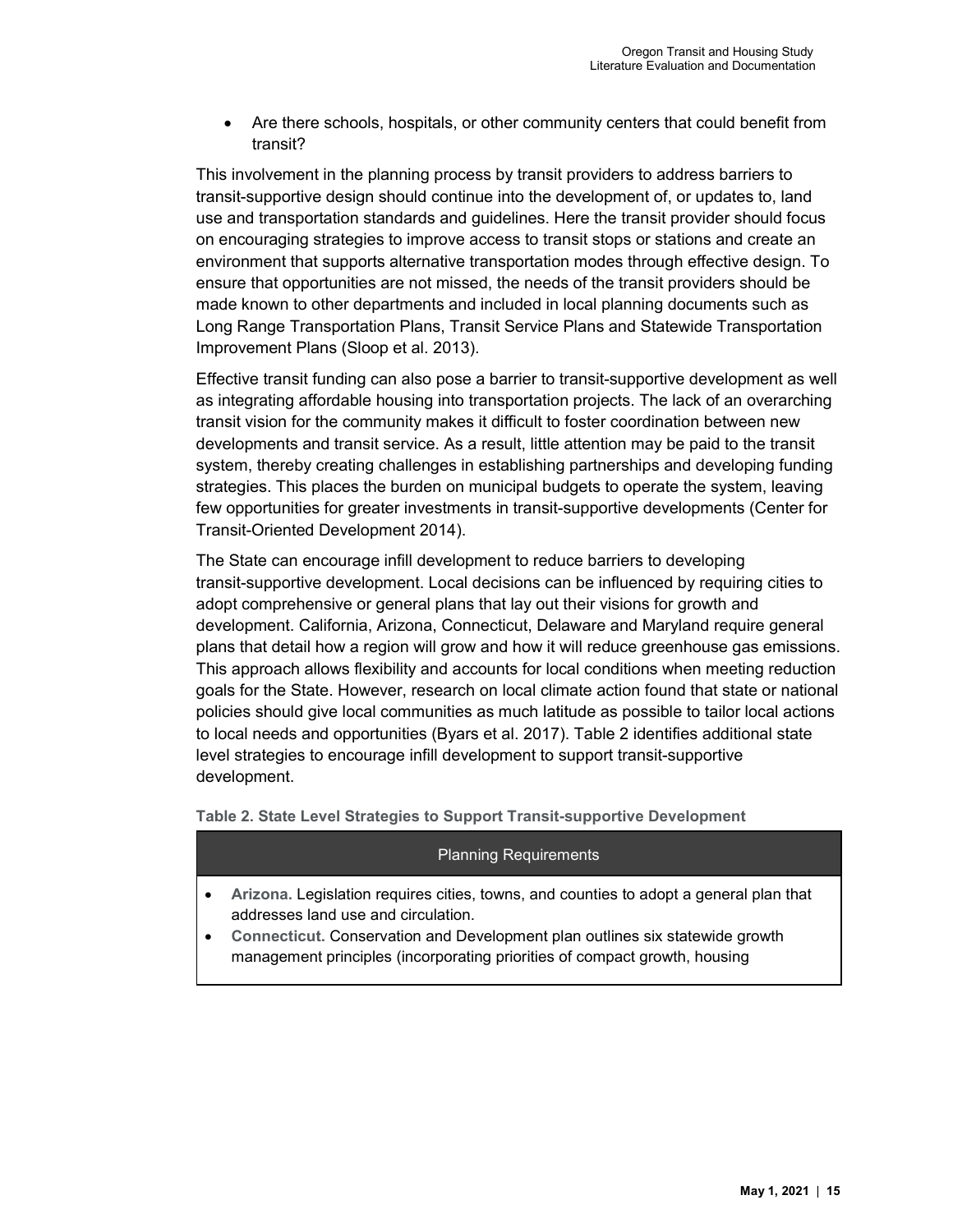opportunity, transportation corridors, resource conservation, environmental protections and integrated planning) that aim to coordinate future development. These six principles outline, among other considerations, the need to redevelop and revitalize areas with existing infrastructure and to concentrate development around transportation hubs and corridors.

- **Delaware.** Comprehensive plans have been required from localities since the inception of the Shaping Delaware's Future Act in 1995.
- **Maryland.** Smart, Green, and Growing program requires Maryland's counties to track and annually report growth-related indicators to the Maryland Department of Planning.

#### Other Strategies

- **Connecticut.** Public Act 08-182 outlines new performance-based planning and programming requirements wherein actions must be consistent with the six Growth Management Principles, designating "Priority Funding Areas."
- **Florida, 2009.** Proposal to enact "mobility fees" to discourage new road construction by putting higher development fees on developments further from a city core.
- **Massachusetts.** Chapter 40R/40S substantially increases the supply of housing and decreases its cost by increasing the amount of land zoned for dense housing.
- **New Mexico.** Transfer of Development Rights Program is a voluntary, incentive-based, market-driven approach to preserving agricultural land, open space and other critical resources while encouraging development in designated county growth areas.
- **Virginia.** House Bill 2 developed prioritization processes to evaluate projects by congestion mitigation, economic development, accessibility, safety, environmental quality and land use coordination (in areas with a population over 200,000).
- **NE states.** (Maryland, Delaware, Connecticut, New Jersey, Vermont, New York, Massachusetts, Pennsylvania, Maine) direct state funding to geographic areas designated for growth or infill development and constrain investments in areas designated for open space or rural preservation.

Transit-supportive development poses a challenge in that transit investments create conditions for increased rents or property values (Nelson and Hibberd 2019). TODs and transit-supportive development could lead to displacement of low-income individuals. While this impact is typically localized, it is difficult to extrapolate the impact of state policies on TOD development on gentrification (Padeiro et al. 2019). Therefore, it is important to include the local communities in efforts to revitalize communities through transportation investments (Lung-Amam et al. 2019).

# <span id="page-19-0"></span>6 Equity Implications

This section discusses equity implications, positive and negative, including transit-supportive development's potential to increase accessibility of underserved communities to housing, jobs and other services via transit.

With any transit-supportive development, it is important to take into consideration the equity implications associated with it. Equity, in transportation planning, recognizes that the decisions in how investments are made in transportation infrastructure have either positive or negative impacts on traditionally disenfranchised communities. In low-income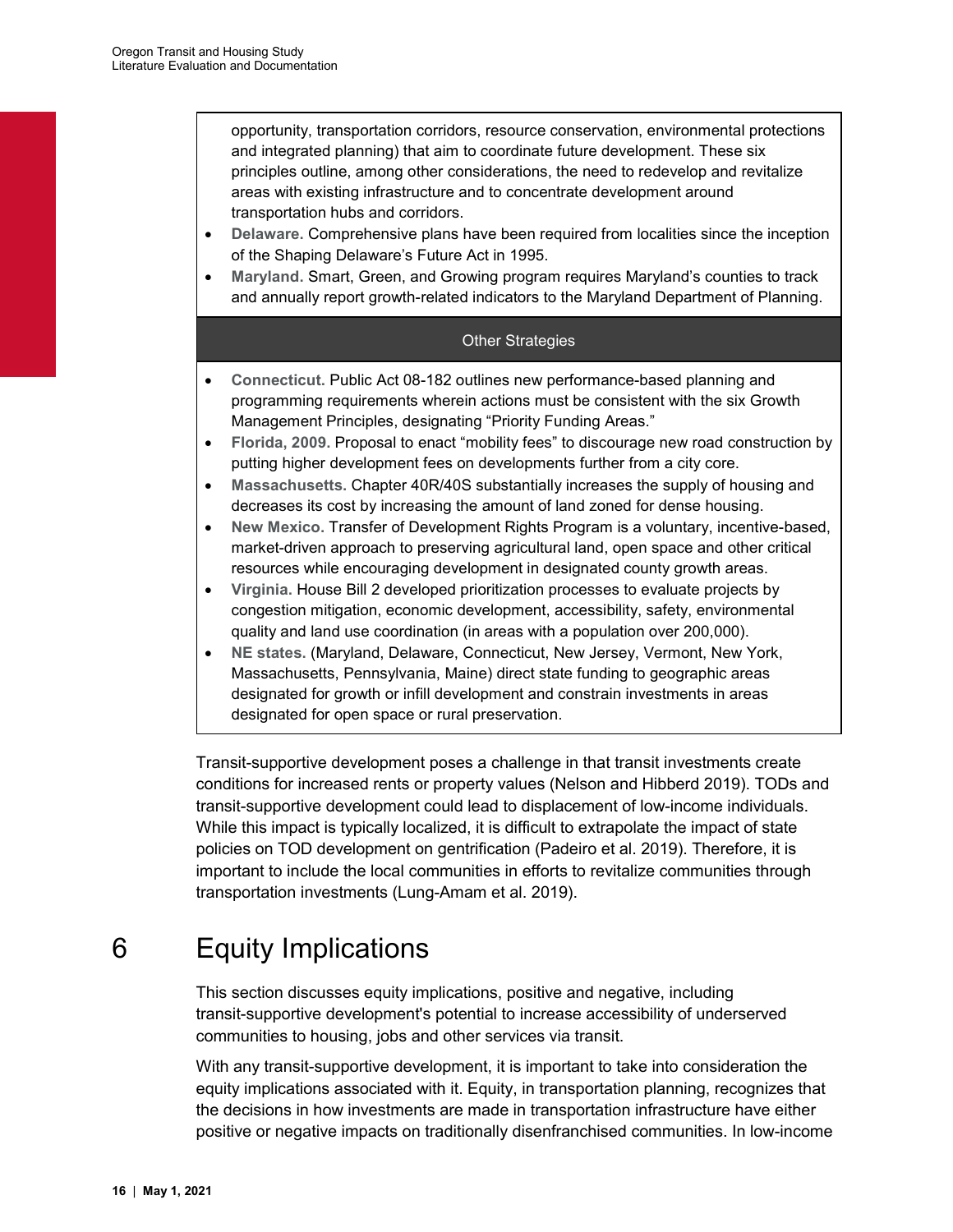communities of color across the United States, concerns about the equitable distribution of the costs and benefits of new transportation projects are common (Lung-Aman). Planners need to be aware of these impacts as they propose recommendations on changes to the transportation network, land uses, or investments in the community.

The impact of transportation decisions on low-income/rent-burdened individuals is illustrated in the FDOT Affordable Housing and Transit Report (FDOT 2020). As part of the report, the researchers looked at the impact of transit system redesigns on rent-burdened households. A transit system redesign represents a point in time where the system changes immediately from one service delivery model to another. This analysis was conducted for three transit networks: Central Ohio Transit Authority, Jacksonville Transportation Authority, and Palm Tran. [Table](#page-20-0) 3 shows the results of these redesigns on accessibility to businesses for the general population and rent-burdened individuals.

|                                             | Percent Change in Accessibility to Business After Transit System<br>Redesign |                                            |               |                   |  |  |
|---------------------------------------------|------------------------------------------------------------------------------|--------------------------------------------|---------------|-------------------|--|--|
| System                                      | Population                                                                   | <b>Rent Burdened</b><br><b>Individuals</b> | 0-vehicle HHs | <b>Businesses</b> |  |  |
| Palm Tran                                   | $-0.05$                                                                      | $+0.09$                                    | $+0.44$       | $+0.33$           |  |  |
| Central Ohio<br><b>Transit Authority</b>    | $-1.59$                                                                      | $-3.97$                                    | $-1.94$       | $-2.25$           |  |  |
| Jacksonville<br>Transportation<br>Authority | $-11.86$                                                                     | $-22.82$                                   | $-7.89$       | $-11.57$          |  |  |

<span id="page-20-0"></span>

|  |  | Table 3. Transit System Redesigns and Accessibility Impacts |  |
|--|--|-------------------------------------------------------------|--|
|  |  |                                                             |  |

While transit network redesigns are shown to boost ridership, especially if service is preserved in core areas, the amount of transit service dedicated to providing coverage versus enhancing ridership can greatly affect accessibility for rent-burdened individuals. The Jacksonville Transportation Authority, for example, built their redesign around existing and planned bus rapid transit lines. This decision did increase ridership; however, overall accessibility, especially in suburban areas, decreased by 23 percent for rent-burdened individuals. Lower accessibility via transit to jobs and services could increase reliance on personal automobiles, thereby increasing household transportation costs. As this study did not quantify the impacts, it is difficult to assess the overall impact of transit system redesigns on household budgets. The report recommends additional research to address this study limitation.

This connection is also discussed in the Creating Connected Communities Report. The report recognizes that creating connected communities through improvements in transit, bicycle and pedestrian infrastructure can help to reduce households' transportation costs, connect workers to jobs, and facilitate upward mobility (Center for Transit-Oriented Development 2014). Providing low- and moderate-income households with many different transportation options and opportunities for affordable housing can help families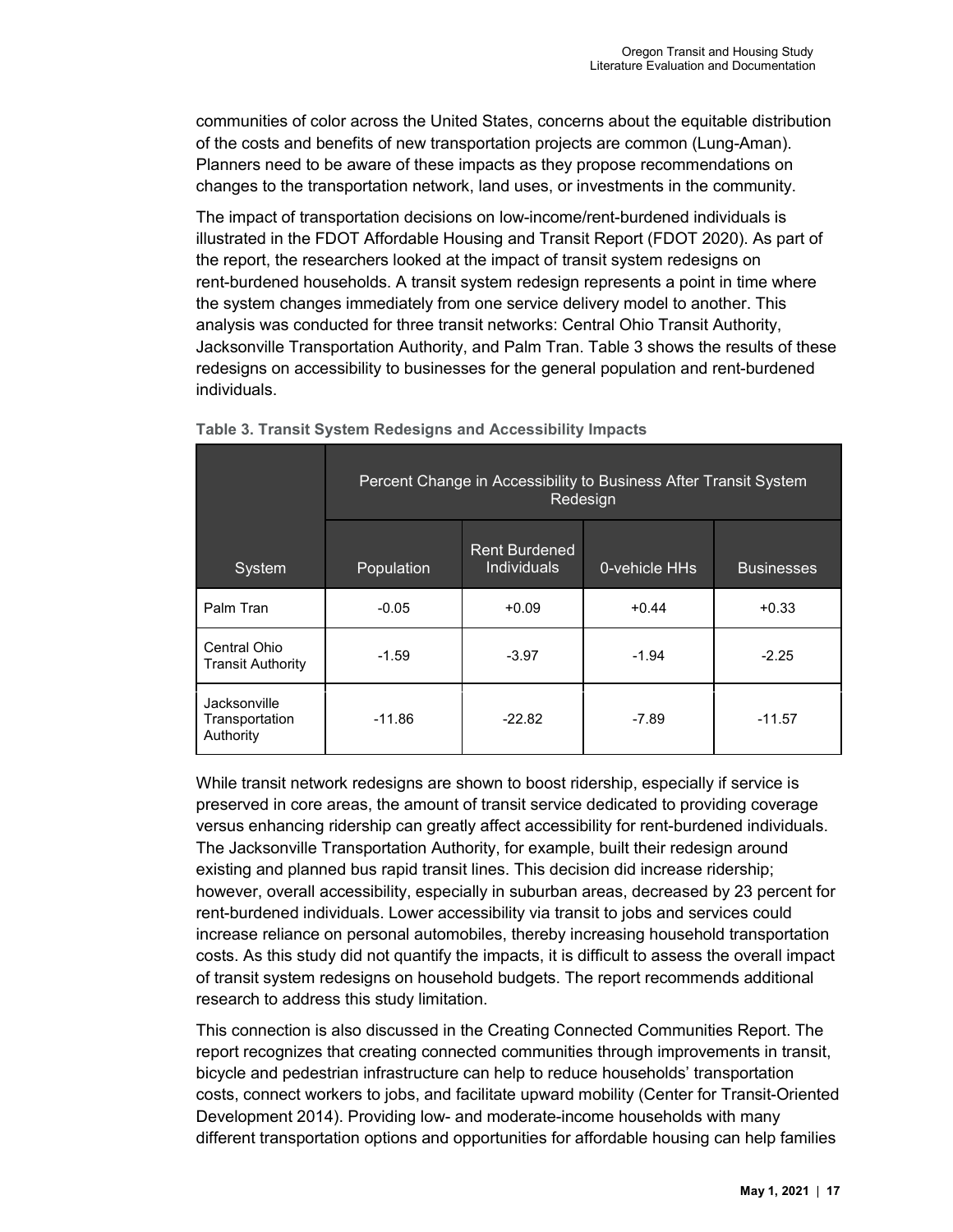achieve upward mobility by reducing the combined cost of housing and transportation. As discussed above, transportation costs are, on average, the second largest household expenditure after housing and can vary significantly by location and land use context. Households living in connected communities with access to transit and a mix of jobs and services spend just 9 percent of their household budgets on transportation, compared with 19 percent for the average U.S. household. It is important for cities and housing developers to consider location and accessibility in siting affordable housing due to the impact on residents' quality of life.

The State also plays a role in addressing equity associated with transportation investment in low-income communities. From a policy perspective, adopting funding strategies to disincentivize use of personal automobiles can be a regressive action. Increasing the fuel tax without correspondingly improving transit service or expanding investments in other modes could increase transportation costs for low-income households. Additionally, adopting cordon pricing strategies (a cost to drive into a specific area) in congested urban areas, such as those proposed by New York City, is considered a regressive tax. It could be offset by changes to other regressive taxes or through improving transit service. In Illinois, lawmakers in 2008 approved a long-term mass transit funding bill that provides free transportation to Illinois seniors (over 65 years old). This legislation provides \$494 million in new and recurring funding to Chicago Metro Area transit agencies, and another \$50 million to transit providers outside of the Chicago area (Byars et al. 2017).

California also recognizes that transit-supportive developments can be part of a more environmentally friendly and economically just future. Building affordable housing within TOD should be an important part of the state's housing affordability program, because building near rail can be a large amount of future California residential development. TOD affordable housing can also help support the operational efficiency of the state's massive investment in mass transit (Boarnet et al. 2017).

The challenge in balancing different strategies to improve other transportation modes with equity concerns is that new transit access or other transportation investments can bring much needed opportunities to disadvantaged and disinvested neighborhoods. These investments, however, can also raise the threat of gentrification and displacement (Lung-Amam et al. 2019). This is overcome through developing partnerships by explaining how transit-supportive development, such as TODs, can advance local economic development, downtown revitalization, and other community goals (Sloop et al. 2013). This is accomplished through developing public coalitions to create successful community consensus-building around equitable TOD goals as well as strategies for sustainable outcomes in inner-ring suburbs (Lung-Amam et al. 2019).

For example, the City of Seattle developed policies to address social equity in communities, including:

- Prioritizing and coordinating city investment in transit communities.
- Developing mixed-income transit communities.
- Prioritizing the preservation of affordable housing near transit.

The report also provides numerous tools to promote social equity in urban areas (Harris 2012). The top five tools include: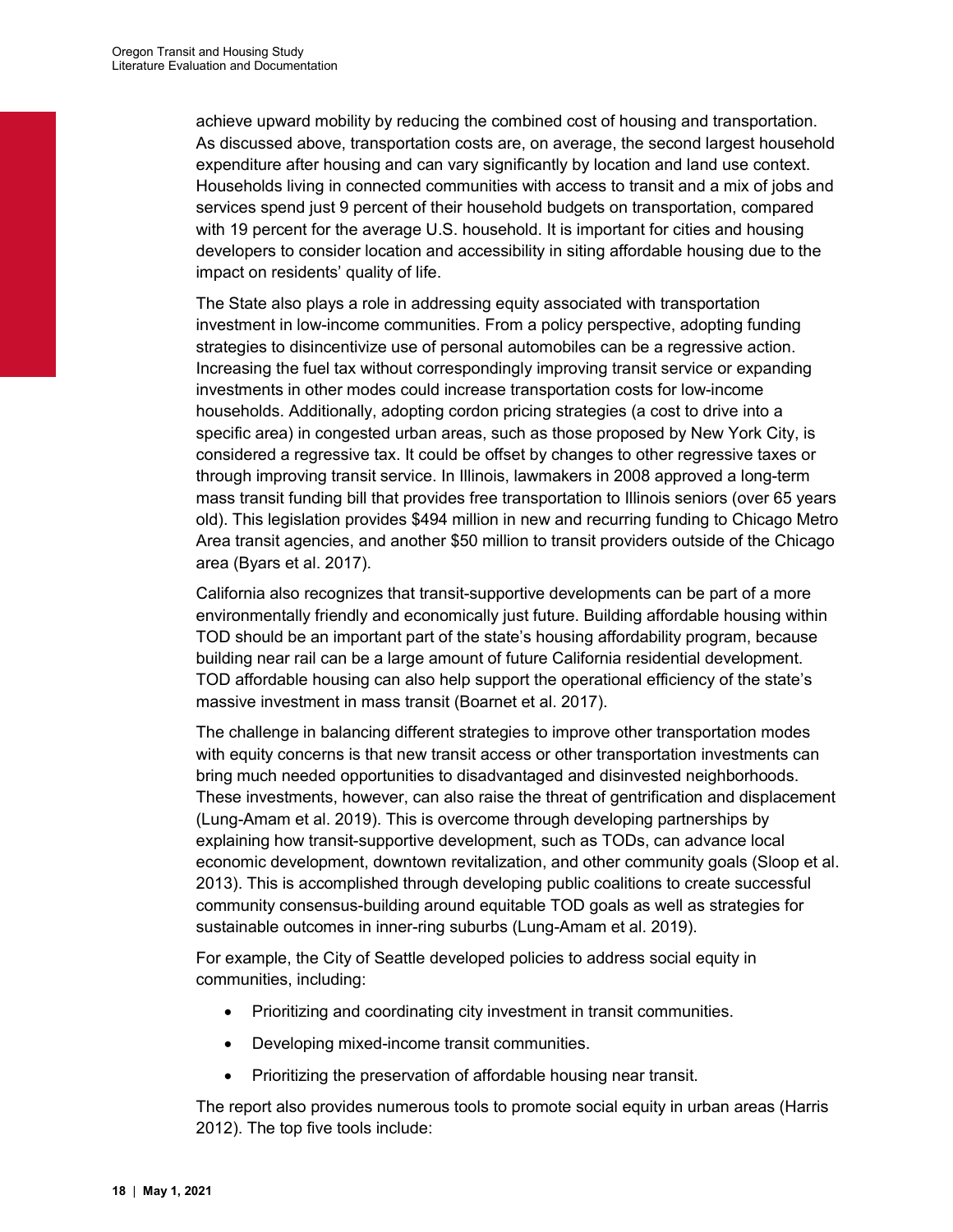- 1. An early warning system for affordable housing that is at risk of converting to market rate (prevent displacement).
- 2. Inclusionary zoning (aims to build more affordable housing).
- 3. Policies enabling tenants the right of first refusal (prevents displacement).
- 4. Incentive zoning (aims to build more housing and or more affordable housing).
- 5. Multifamily housing tax exemption (aims to build more housing and or more affordable housing).

# <span id="page-22-0"></span>7 Key Findings

This literature review has identified the following key findings for consideration as ODOT, other state and local agencies, tribes and transit providers develop policies and strategies to help provide connections between transit and quality affordable housing, including:

- 1. Housing located within TODs is more expensive Due to the attractive nature of TODs (amenities, proximity to jobs and services and/or access to other transportation options), housing in these developments is often of very high quality and in high demand, leading to higher prices. The higher prices, however, may be offset from the lower transportation costs leading a potential net gain in overall affordability for households. When planning for housing in TODs, ODOT and its partners could factor in transportation savings to determine if there is a net gain before identifying the number or magnitude of additional programs to increase housing access for low income individuals.
- 2. Transit ridership depends on a variety of factors As Dill et al. points out, transit ridership is influenced more by the quality of the service than the areas it serves. Successful transit needs to be part of a well-connected network with amenities, sidewalks, and FMLM connections to minimize barriers to transit access. Land use variables, such as housing and job density, complement transit service by creating an environment and providing a ridership base to support higher frequencies and premium transit services.
- 3. Route changes and/or system redesigns When designing new routes, evaluating changes to existing routes, or implementing a system redesign, it is important to evaluate accessibility changes to jobs and services for low income residents. This involves determining the location of jobs and services in relation to transit routes, measuring travel time changes for low-income residents and affordable housing communities and including agencies that represent low-income residents and affordable housing communities in the planning process. These efforts should help to preserve access for the groups and not leave them out of the conversation when transit investments are made.
- 4. Policies that disincentivize personal automobiles can harm low-income individuals – While increased gas taxes, congestion fees, parking restrictions, and other policies may be effective in decreasing personal automobile usage, a corresponding improvement in transit service and the availability of other transportation options is needed to avoid increasing transportation costs for low-income households.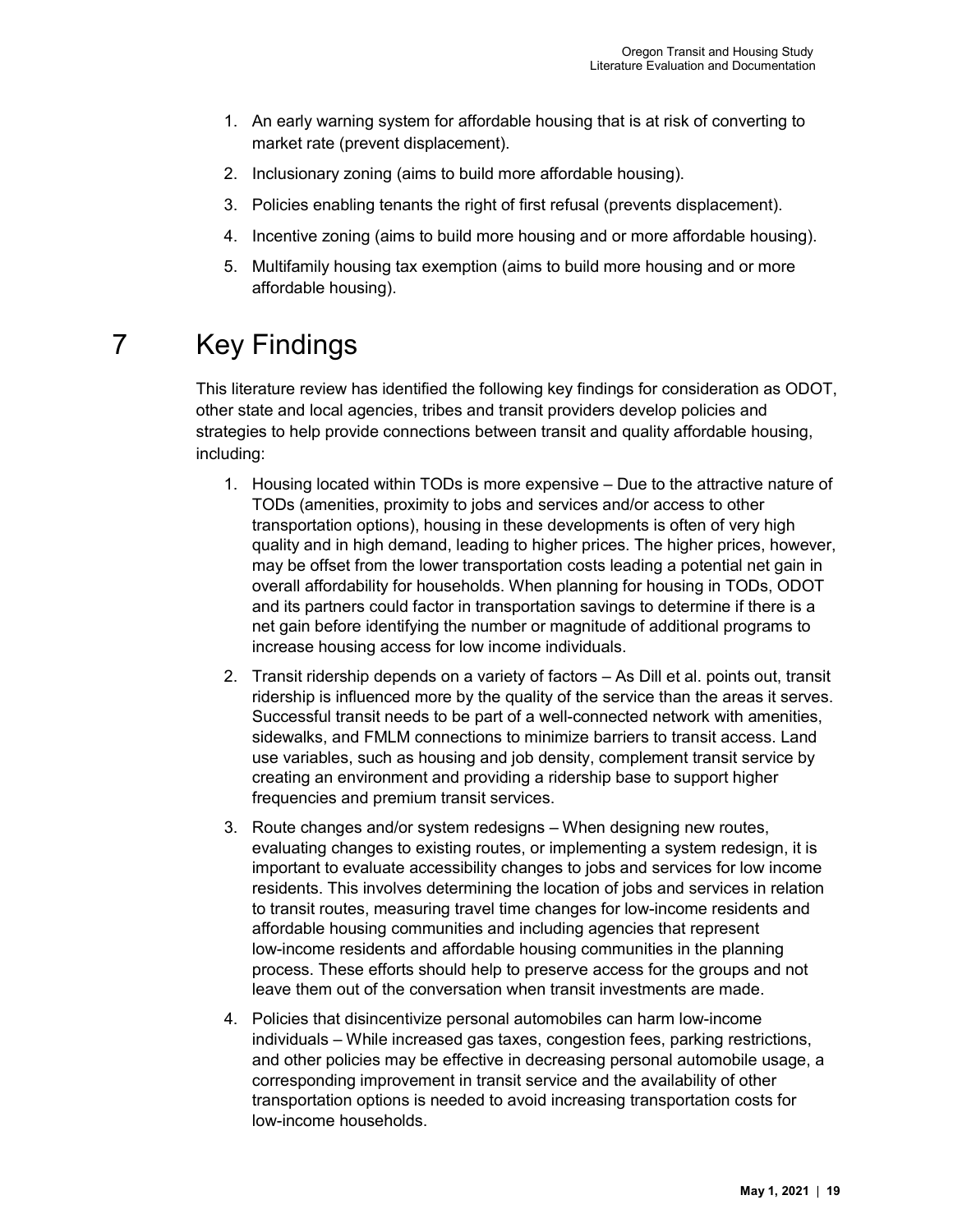- 5. Transit investments create the potential for gentrification and resulting displacement – This potential needs to be anticipated and addressed during the planning processes.
- 6. Integrated transportation and land use planning between transportation departments, transit providers and local jurisdictions on topics such as zoning; transportation and transit planning; development review; and ongoing monitoring can help break down the compartmentalization of transit and land use/housing decisions, improving the potential to achieve transit-supportive housing.
- 7. FMLM and the urban form matters Convenient and safe multimodal connections between transit, housing and land use density create conditions for transit and housing integration.

# <span id="page-23-0"></span>8 Conclusion

Transportation is a significant driver of growth and access to new opportunities in communities. Transportation projects can be evaluated based on how the projects affect accessibility for our most vulnerable populations, such as low-income individuals, communities of color, the elderly and disabled individuals. This can be done through factoring in the placement of new infrastructure in the context of the overall community, developing a comprehensive transportation vision and engaging the public to develop coalitions to protect local interests. The review of articles and reports provides valuable insights and findings on the relationship between locating transit-supportive housing near transit routes and stations and the related role of FMLM transit connections.

As this Transportation and Housing Study progresses, the series of reports alongside the final report, synthesizing findings, will provide a foundation and understanding of how housing and public transportation are linked and affect households' quality of life.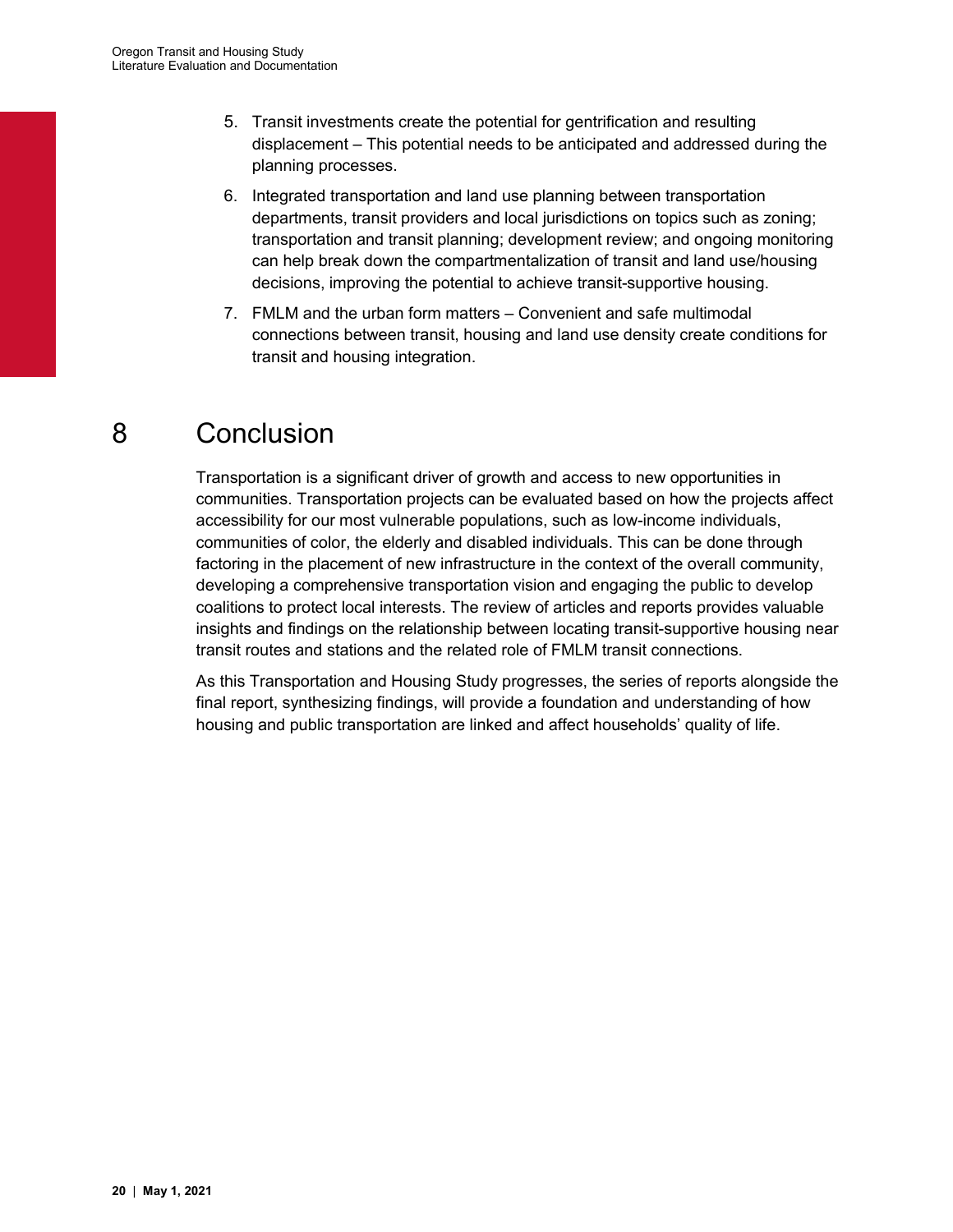# <span id="page-24-0"></span>9 References

Boarnet, M., Bostic, R., Williams, D., Santiago-Bartolomei, R., Rodnyansky, S., & Elsenlohr, A.

- (2017) *Affordable Housing in Transit-Oriented Developments: Impacts on Driving and Policy Approaches*. National Center for Sustainable Transportation.
- Byars, M., Wei, Y., & Handy, S.
	- 2017 State-Level Strategies for Reducing Vehicle Miles of Travel (p. 35). Institute of Transportation Studies.

Center for Transit-Oriented Development

- 2014 *Creating Connected Communities: A Guidebook for Improving Transportation Connections for Low- and Moderate-Income Households in Small and Mid-Sized Cities*  (p. 100). U.S. Department of Housing & Urban Development.
- Chapple, Karen and Anastasia Loukaitou-Sideris
	- 2019 *Transit-Oriented Displacement or Community Dividends?: Understanding the Effects of Smart Growth on Communities*. MA: The MIT Press.
- Dill, J., Schlossberg, M., Ma, L., & Meyer, C.
	- (2013) *Predicting Transit Ridership at the Stop Level: The Role of Service and Urban Form*. 92nd Annual Meeting of the Transportation Research Board.
- Florida Department of Transportation (FDOT)
	- 2020 Affordable Housing & Transit Final Report. August 2020 [transit-and-affordable-housing](https://fdotwww.blob.core.windows.net/sitefinity/docs/default-source/transit/documents/transit-and-affordable-housing-final_report_tm5_v3.pdf?sfvrsn=5240a292_2)[final\\_report\\_tm5\\_v3.pdf \(windows.net\)](https://fdotwww.blob.core.windows.net/sitefinity/docs/default-source/transit/documents/transit-and-affordable-housing-final_report_tm5_v3.pdf?sfvrsn=5240a292_2)

#### Harris, Erika

2012 *Tools and Policies for Promoting Social Equity in Seattle Transit Communities.* Seattle Planning Commission. Abstract. June 4, 2012. [http://www.seattle.gov/documents/departments/seattleplanningcommission/seattletransit](http://www.seattle.gov/documents/departments/seattleplanningcommission/seattletransitcommunities/professionalprojectfinaljuly13.pdf) [communities/professionalprojectfinaljuly13.pdf](http://www.seattle.gov/documents/departments/seattleplanningcommission/seattletransitcommunities/professionalprojectfinaljuly13.pdf)

Lung-Amam, W., Pendall, R., & Knaap, E.

- 2019 *Mi Casa no es Su Casa: The Fight for Equitable Transit-Oriented Development in an Inner-Ring Suburb.* Journal of Planning Education and Research, 39(4), 442–455. <https://doi.org/10.1177/0739456X19878248>
- Nelson, A., & Hibberd, R.
	- 2019 *The Link Between Transit Station Proximity and Real Estate Rents, Jobs, People and Housing with Transit and Land Use Planning Implications (NITC-RR-1103). Transportation Research and Education Center (TREC).* <https://doi.org/10.15760/trec.235>

Padeiro, M., Louro, A., & Marques da Costa, N.

2019 *Transit-oriented development and gentrification: A systematic review.* Transport Reviews, 39(6), 733–754. [Full article: Transit-oriented development and gentrification: a](https://www.tandfonline.com/doi/full/10.1080/01441647.2019.1649316)  [systematic review \(tandfonline.com\)](https://www.tandfonline.com/doi/full/10.1080/01441647.2019.1649316)